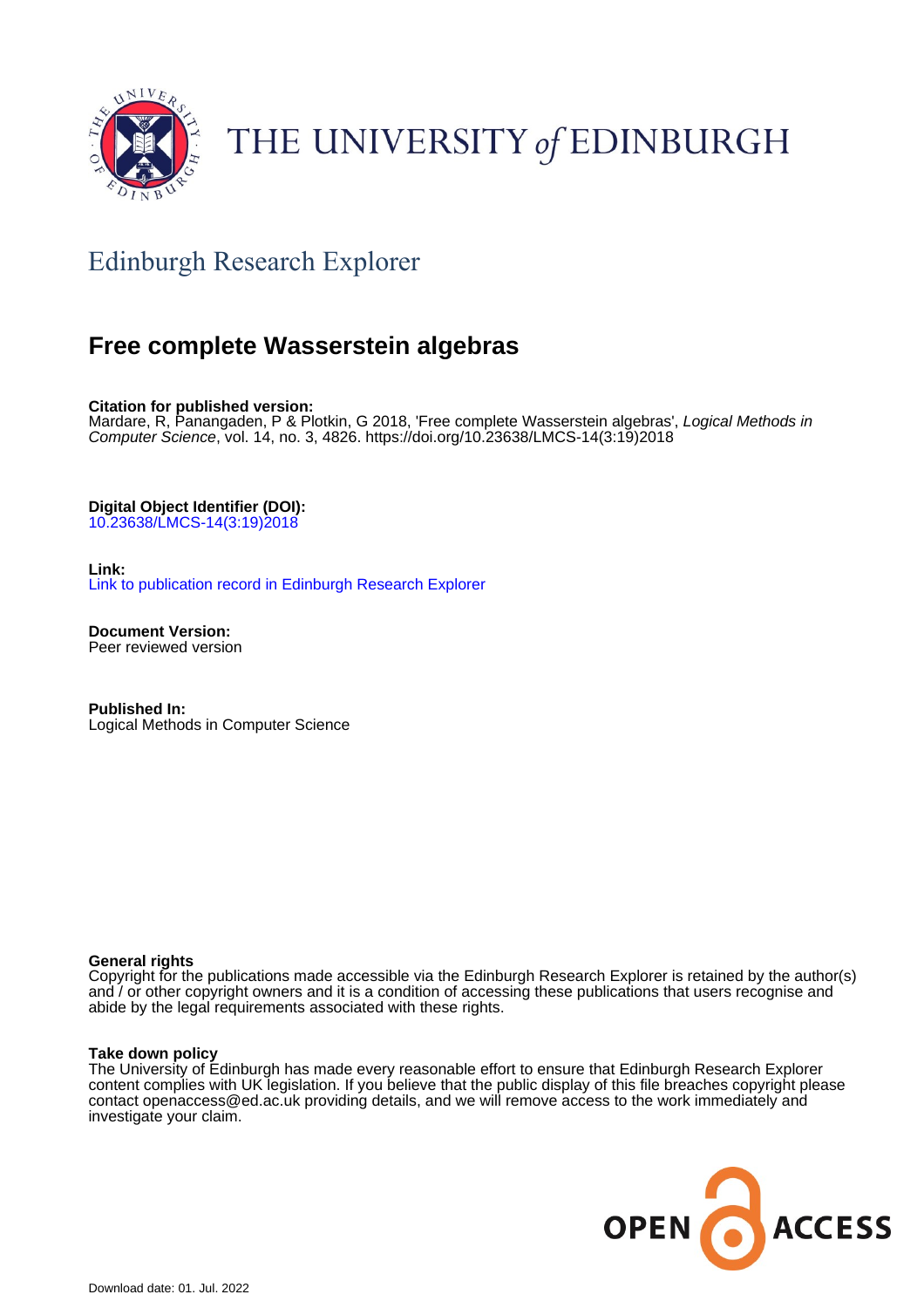# FREE COMPLETE WASSERSTEIN ALGEBRAS

RADU MARDARE, PRAKASH PANANGADEN, AND GORDON D. PLOTKIN

ABSTRACT. We present an algebraic account of the Wasserstein distances  $W_p$  on complete metric spaces, for  $p \geq 1$ . This is part of a program of a quantitative algebraic theory of effects in programming languages. In particular, we give axioms, parametric in  $p$ , for algebras over metric spaces equipped with probabilistic choice operations. The axioms say that the operations form a barycentric algebra and that the metric satisfies a property typical of the Wasserstein distance  $W_p$ . We show that the free complete such algebra over a complete metric space is that of the Radon probability measures with finite moments of order  $p$ , equipped with the Wasserstein distance as metric and with the usual binary convex sums as operations.

#### 1. INTRODUCTION

The denotational semantics of probabilistic programs generally makes use of one or another monad of probability measures. In  $[16, 8]$  $[16, 8]$  $[16, 8]$ , Lawvere and Giry provided the first example of such a monad, over the category of measurable spaces; Giry also gave a second example, over Polish spaces. Later, in  $[13, 12]$  $[13, 12]$  $[13, 12]$ , Jones and Plotkin provided a monad of evaluations over directed complete posets. More recently, in  $[10]$ , Heunen, Kammar, et al provided such a monad over quasi-Borel spaces.

Metric spaces (and nonexpansive maps) form another natural category to consider. The question then arises as to what metric to take over probability measures, and the Kantorovich-Wasserstein, or, more generally, the Wasserstein distances of order  $p > 1$ (generalising from  $p = 1$ ), provide natural choices. A first result of this kind was given in [\[2\]](#page-17-0), where it was shown that the Kantorovich distance provides a monad over the subcategory of 1-bounded complete separable metric spaces.

One purpose of such monads is to make probabilistic choice operations available, and so an algebraic account of the monads in terms of these operations is of interest; we focus here on such results in the metric context. Barycentric algebras axiomatise probabilistic choice. They have binary convex combination operations  $x +_r y$ , for  $r \in [0,1]$ ; one can think of  $x +_r y$  as choosing to continue with x with probability r and with y with probability  $1 - r$ . The operations are required to obey appropriate laws.

In this paper we show that the Wasserstein distance of order  $p$  yields a monad  $P_p$  on the category of complete metric spaces and nonexpansive maps and that this monad can be characterised as the free algebra monad for barycentric algebras over complete metric spaces where the barycentric operations are required to be nonexpansive and are subject to an appropriate Wasserstein condition. The probability measures in  $P_p(X)$  are required to be Radon (equivalently, tight) and to have finite p-moment. The important Kantorovich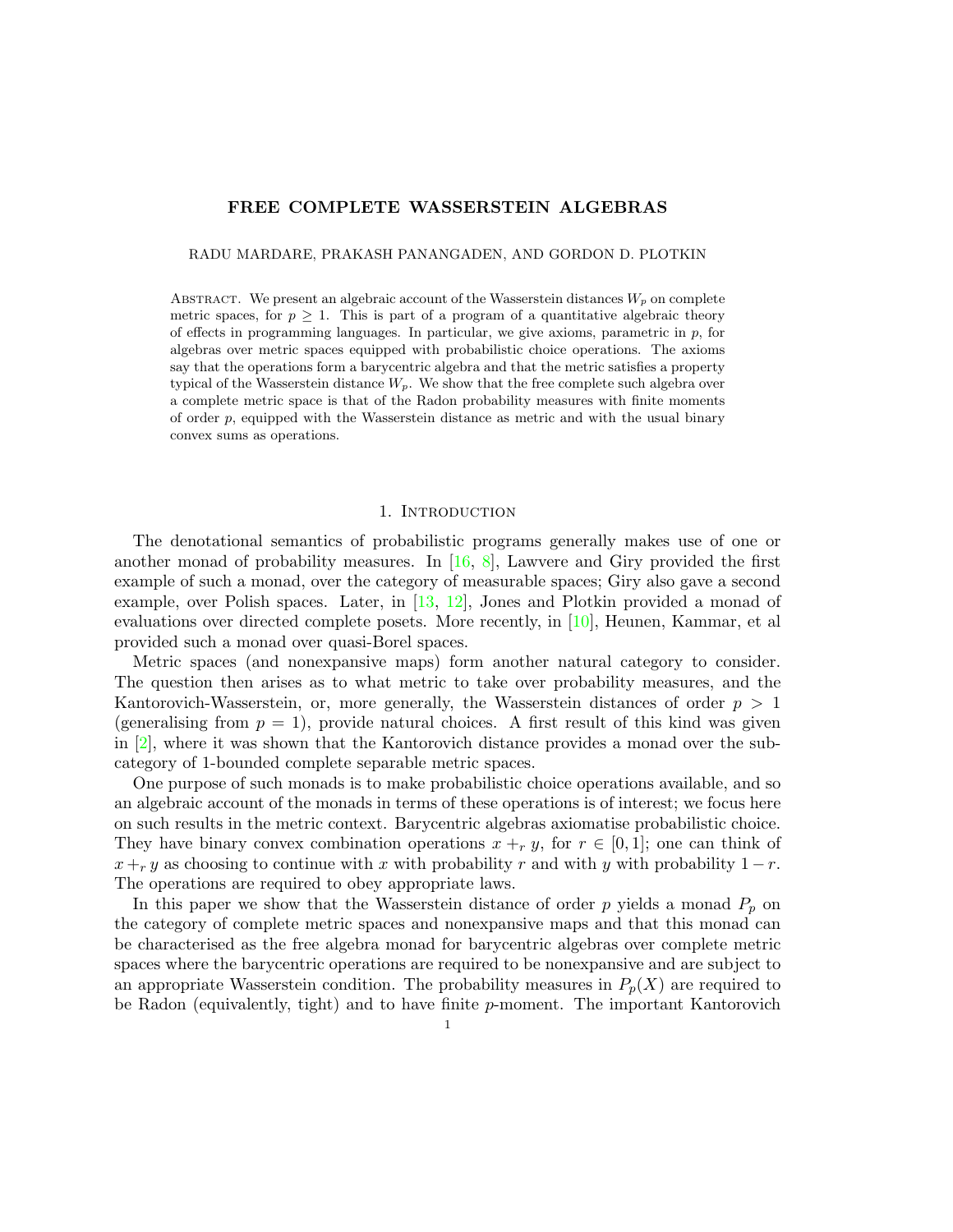case of this result, where  $p = 1$ , was essentially already established in [\[6\]](#page-18-5), as it is an immediate consequence of Theorem 5.2.1 there.

In [\[17\]](#page-18-6) a somewhat different direction was taken where monads on (extended) metric spaces are defined algebraically, using a quantitative analogue of equational logic where equations give an upper bound on the distance between two elements, and algebras are extended metric spaces equipped with nonexpansive operations. One then seeks to characterise the action of the monad on as wide a variety of spaces as possible.

This is part of a program begun in  $\left|17\right|$  to establish a quantitative algebraic theory of effects in programming languages. In particular, in  $[17]$  we gave axioms, parametric in p, for algebras equipped with probabilistic choice operations and showed the free complete such algebras over a complete 1-bounded separable metric space X are the probability measures on X with the Wasserstein distance, equipped with the usual binary convex sum operations. Comparing this result to the results in this paper and in  $[6]$ , it is worth remarking that probability measures on 1-bounded spaces automatically have finite moments, and probability measures on separable complete spaces are automatically Radon.

In Section [2,](#page-3-0) we discuss the Wasserstein distance,  $W_p$  of order p between probability measures on a metric space  $X$ . In Theorem [1](#page-7-0) we show that the distance is a metric on the Radon probability measures with finite moments of order p. To do so, we make use of a result in  $[4]$  that the triangle inequality holds for all probability measures if X is separable. Here, and throughout the paper, we reduce the general case to the separable case using a lemma, due to Basso, which states that the support of any probability measure on a metric space is separable.

Next, in Theorem [2](#page-7-1) we show that if  $X$  is complete then the Wasserstein metric of order  $p$  on the Radon probability measures with finite moments of order  $p$  is also complete and is generated by the probability measures with finite support. To do this, we make use of the well-known result that if  $X$  is complete and separable then the Wasserstein metric of order p on all probability measures over X with finite moments of order  $p$  is also complete and separable, being generated by the rational measures with finite support in a countable basis of X (see, e.g.,  $[24,$  Theorem 6.18] and the bibliographic discussion there). The section concludes with a side-excursion, a discussion of weak convergence: Theorem [4](#page-9-0) generalises the characterisation of the topology induced by the Wasserstein metrics in terms of weak convergence given by [\[24,](#page-18-8) Theorem 6.9] from complete separable spaces to all complete spaces.

In Section [3](#page-10-0) we discuss the algebraic aspect of these spaces. In particular, in Theorem  $6$  we show that the Radon probability measures with finite moments of order  $p$  on a complete metric space X, equipped with the  $W_p$  metric and binary convex sums, form the free complete Wasserstein algebra of order  $p$  over  $X$ . To do this, we first characterise the free Wasserstein algebra of order  $p$  over a metric space; the characterisation follows straightforwardly from the well-known characterisation of the free barycentric algebra over a set as the natural such algebra on the finite probability measures on the set. Having done so, we pass to the case of complete metric spaces using a general theorem on completions of metric algebras, combined with Theorem [2.](#page-7-1)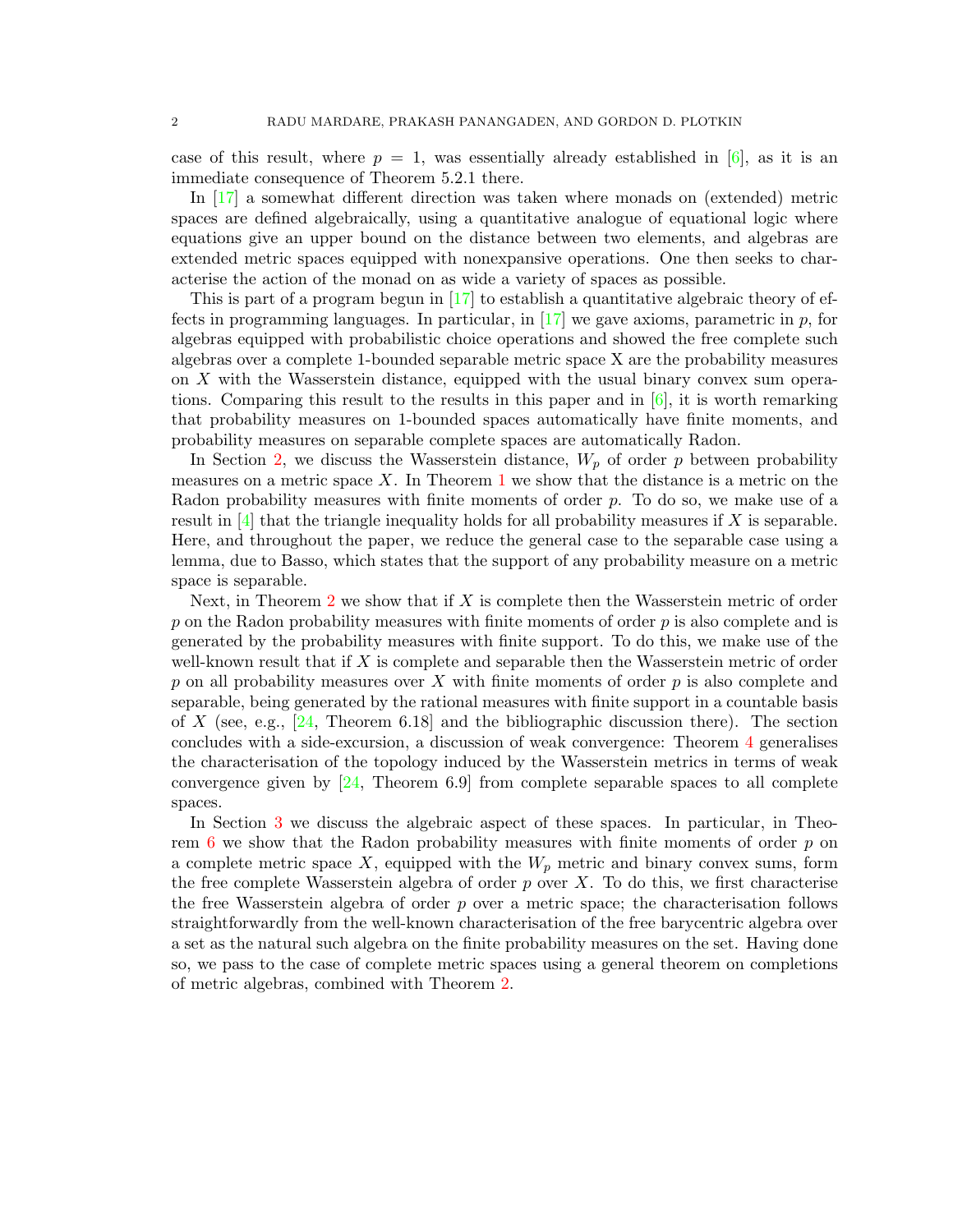#### FREE COMPLETE WASSERSTEIN ALGEBRAS 3

Finally, we discuss some loose ends. First, there is a certain disconnect between our work and that of  $\left[17\right]$  in that here we use standard metric spaces, whereas there the more general framework of extended metric spaces is employed where distances can be infinite. We sketch how to bridge this disconnect at the end of Section [3.](#page-10-0) Second, there are other natural algebraic approaches to probability. Convex spaces are an algebraic formulation of finite convex combinations  $\sum_{i=1}^{n} r_i x_i$ . Midpoint algebras have a midpoint operation  $x \oplus y$ : one can think of  $x \oplus y$  as providing a fair choice between x and y, and so being equivalent to  $x +_{0.5} y$ . We sketch how our algebraic characterisation of the Wasserstein monads on complete metric spaces can be rephrased in terms of either of these alternative approaches.

We affectionately dedicate this paper to Furio Honsell on the occasion of his 60th birthday.

# 2. The Wasserstein distance

<span id="page-3-0"></span>We begin with some technical preliminaries on Radon probability measures and couplings and their support. For general background on probability measures on topological and metric spaces see [\[7,](#page-18-9) [19\]](#page-18-10). By probability measure we mean a Borel probability measure. Given such a probability measure  $\mu$  on a Hausdorff space X, we say that a Borel set B is compact inner regular (for  $\mu$ ) if:

$$
\mu(B) = \sup \{ \mu(C) \mid C \text{ compact}, C \subseteq B \}
$$

Then  $\mu$  is Radon if all Borel sets are compact inner regular for it, and tight if X is compact inner regular for it (equivalently, if for any Borel set B and  $\varepsilon > 0$  there is a compact set C such that  $\mu(B\setminus C)<\varepsilon$ . Every Radon measure is tight, every tight probability measure on a metric space is Radon, and every probability measure on a separable complete metric space is tight.

The *support* of a probability measure  $\mu$  on a topological space X is

$$
supp(\mu) =_{def} \{x \in X \mid \mu(U) > 0 \text{ for all open } U \text{ containing } x\}
$$

Note that the support is always a closed set. If  $\mu$  is Radon then supp $(\mu)$  has measure 1. If the support of  $\mu$  is finite then  $\mu$  is Radon and can be written uniquely, up to order, as a finite convex sum of Dirac measures, viz:

$$
\mu = \sum_{s \in \text{supp}(\mu)} \mu(s)\delta(s)
$$

(writing  $\mu(s)$  instead of  $\mu({s})$ ). We say that  $\mu$  is rational if all the  $\mu(s)$  are.

The following very useful lemma is due to Basso  $[1]$ . It enables us, as he did, to establish results about probability measures on metric spaces by applying results about probability measures on separable metric spaces to their supports.

### <span id="page-3-1"></span>**Lemma 1.** Every probability measure on a metric space has separable support.

*Proof.* Let  $\mu$  be a probability measure on a metric space. For every  $\varepsilon > 0$  let  $C_{\varepsilon}$  be a maximal set of points in  $\text{supp}(\mu)$  with the property that all points are at distance  $\geq \varepsilon$ apart. As any two open balls with centre in  $C_{\varepsilon}$  and radius  $\frac{1}{2}\varepsilon$  are disjoint and each such ball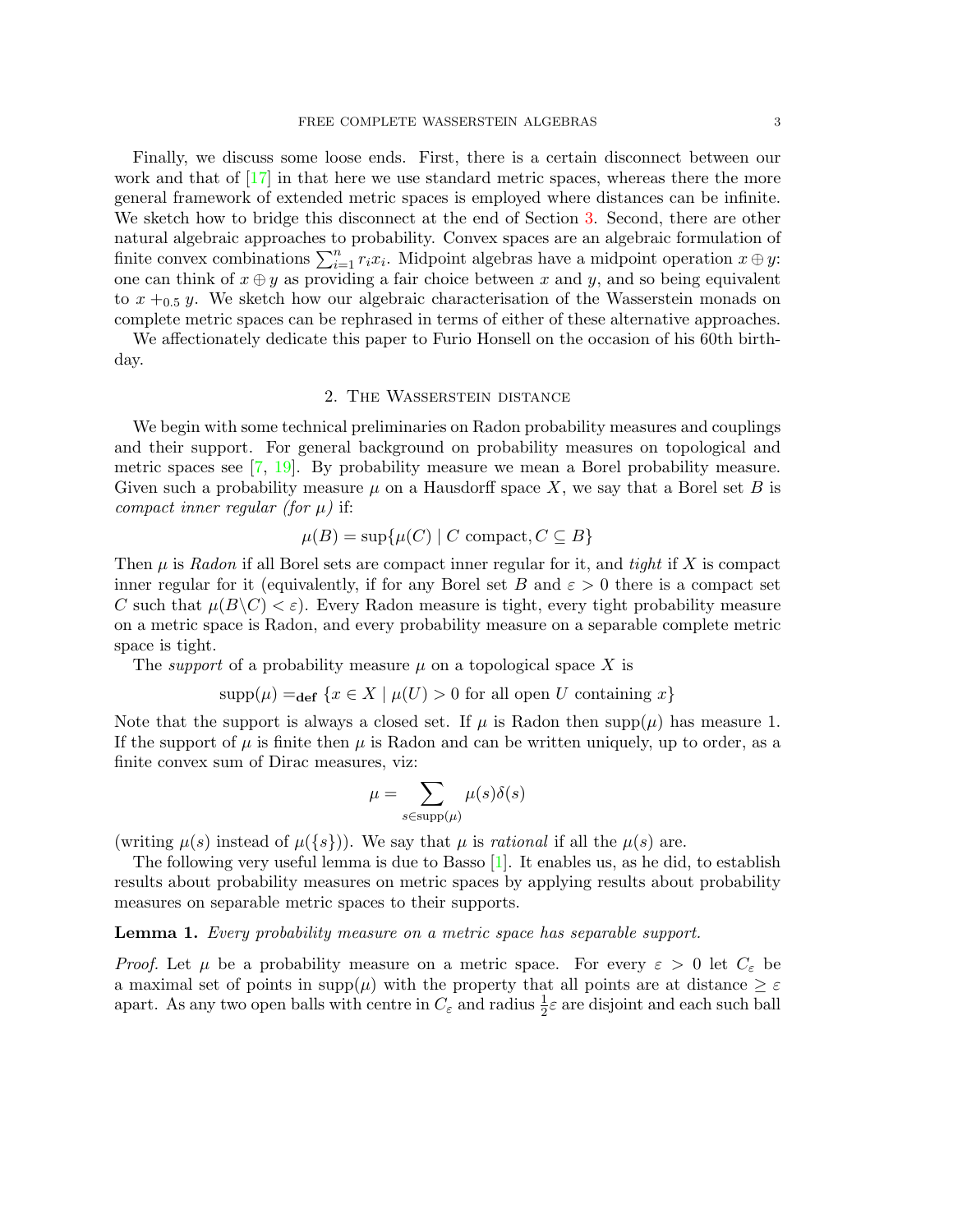has  $\mu$ -measure  $> 0$ ,  $C_{\varepsilon}$  is countable (were it uncountable, we would have an uncountable collection of reals with any denumerable subset summable, and no such collection exists). By the maximality of  $C_{\varepsilon}$ , any point in supp $(\mu)$  is at distance  $\lt \varepsilon$  from some point in  $C_{\varepsilon}$ . It follows that the countable set  $\bigcup_{n\geq 0} C_{2^{-n}}$  is dense in supp( $\mu$ ). □

A coupling  $\gamma$  between two probability measures  $\mu$  and  $\nu$  on a topological space X is a probability measure on  $X^2$  whose left and right marginals (= pushforwards along the projections) are, respectively,  $\mu$  and  $\nu$ . We gather some facts about such couplings:

<span id="page-4-0"></span>**Lemma 2.** Let  $\gamma$  be a coupling between two probability measures  $\mu$  and  $\nu$  on a topological space X. Then:

$$
supp(\gamma) \subseteq supp(\mu) \times supp(\nu)
$$

Further, if  $\mu$  and  $\nu$  are tight, so is  $\gamma$ . Moreover, in the case that X is a metric space, if  $\mu$ and  $\nu$  are Radon, so is  $\gamma$ .

*Proof.* For the first part, suppose that  $(x, y) \in \text{supp}(\gamma)$  and let U be an open neighbourhood of x. Then  $U \times Y$  is an open neighbourhood of  $(x, y)$  and so  $\mu(U) = \gamma(U \times Y) > 0$ . So  $x \in \text{supp}(\mu)$ . Similarly  $y \in \text{supp}(\nu)$ .

For the second part, choose  $\varepsilon > 0$ . As  $\mu$  and  $\nu$  are tight, X and Y are compact inner regular for them. So there are compact sets  $C \subseteq X$  and  $D \subseteq Y$  such that  $\mu(X \backslash C) < \frac{1}{2}$  $rac{1}{2}\varepsilon$ and  $\nu(Y \backslash D) < \frac{1}{2}$  $\frac{1}{2}\varepsilon$ . Then we have:

$$
\gamma((X \times Y)\setminus (C \times D)) = \gamma((X \times Y)\setminus ((C \times Y) \cap (X \times D)))
$$
  
\n
$$
= \gamma(((X \times Y)\setminus (C \times Y)) \cup ((X \times Y)\setminus (X \times D)))
$$
  
\n
$$
= \gamma(((X\setminus C) \times Y) \cup (X \times (Y\setminus D)))
$$
  
\n
$$
\leq \gamma((X\setminus C) \times Y) + \gamma(X \times (Y\setminus D))
$$
  
\n
$$
= \mu(X\setminus C) + \nu(Y\setminus D)
$$

So, as  $\varepsilon$  was arbitrary,  $X \times Y$  is compact inner regular for  $\gamma$ , as required. The last part is immediate as all tight probability measures on metric spaces are Radon.

We now turn to the Wasserstein distance. A probability measure  $\mu$  on a metric space X is said to have *finite moment of order p*, where  $p \geq 1$ , if, for some (equivalently all)  $x_0 \in X$ , the integral

$$
\int d(x_0,-)^p{\rm d}\mu
$$

is finite To see that the existence of the p-th moment does not depend on the choice of  $x_0$ , recollect the inequality  $(a + b)^p \leq 2^{p-1}(a^p + b^p)$  for  $a, b \in \mathbb{R}_+$  and  $p \geq 1$ . Then, for any  $x, y, z \in X$ , we have:

(1) 
$$
d(x,y)^p \le 2^{p-1}(d(x,z)^p + d(z,y)^p)
$$

and the conclusion follows, taking  $z = x_0$  and y to be any other choice. Note that finite probability measures with finite support have finite moments of all orders.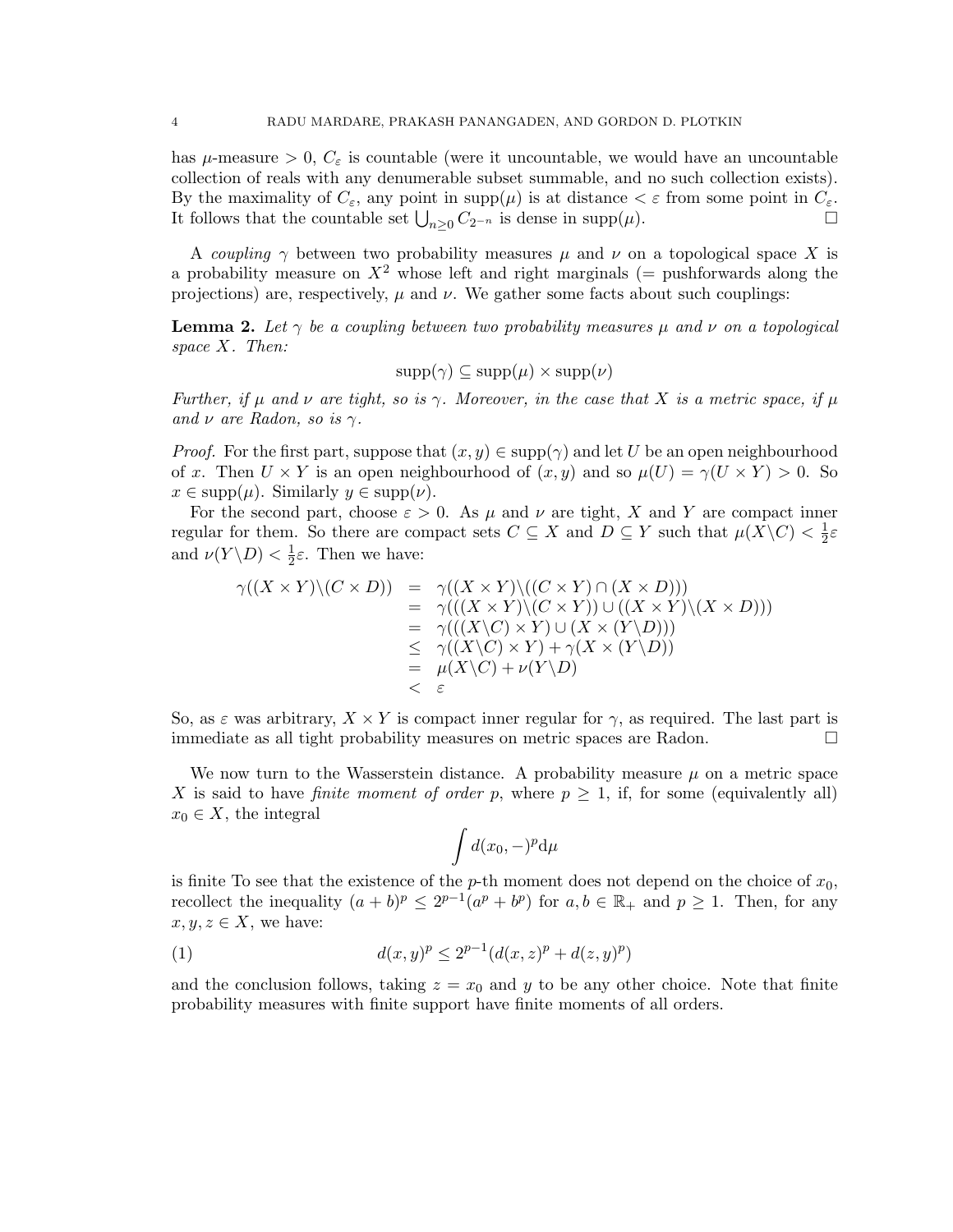<span id="page-5-2"></span>Example 1. One can obtain examples of measures with countable support, and with or without finite moments, by using the fact that the Dirichlet series  $\zeta(s) = \sum_{n\geq 1} \frac{1}{n^s}$  converges for reals  $s > 1$  and diverges for  $s = 1$ . Taking the natural numbers as a metric space with the usual Euclidean metric  $d(m, n) = |m - n|$ , one sees that, for  $q \ge 1$ , the discrete probability measure  $D_q$  where  $D_q(n) = \zeta(q+1)^{-1} \frac{1}{n^{q+1}}$  for  $n \ge 1$  and  $D_q(0) = 0$ , has finite p-moment if, and only if,  $p < q$ .

The Wasserstein distance of order  $p$ ,  $W_p$  is defined between probability measures with finite moments of order  $p$  by:

$$
W_p(\mu, \nu) = \left(\inf_{\gamma} \int d_X^p d\gamma\right)^{1/p}
$$

where  $\gamma$  runs over the couplings between  $\mu$  and  $\nu$ . To see that it is well-defined for probability measures with finite  $p$ -moment, one again invokes  $(1)$ , this time to get an integrable upper bound on  $d_X^p$  as follows:

$$
\int d_X^p \, d\gamma \le 2^{p-1} \bigl( \int d(-,x_0)^p \, d\gamma + \int d(x_0,-)^p \, d\gamma \bigr) = 2^{p-1} \bigl( \int d(-,x_0)^p \, d\mu + \int d(x_0,-)^p \, d\nu \bigr)
$$

The Wasserstein distance in monotonic in p, that is,  $W_p(\mu, \nu) \leq W_q(\mu, \nu)$  for  $1 \leq p \leq q$ and  $\mu, \nu$  with finite moments of order q. This is an immediate consequence of the inequality  $(\int f^p d\mu)^{1/p} \leq (\int f^q d\mu)^{1/q}$ , which holds for any probability measure  $\mu$  and any  $f \geq 0$  with  $f<sup>q</sup>$  integrable w.r.t.  $\mu$  (this inequality is itself a straightforward consequence of Hölder's inequality).

We need two lemmas relating probability measures on a metric space with probability measures on a closed subset of the space. Let C be a closed subset of a metric space X. We write  $i_*(\mu)$  for the pushforward of a finite measure  $\mu$  on C along the inclusion i:  $C \to X$  of C in X, so  $i_*(\mu)(B) = \mu(B \cap C)$ ; and we write  $r(\nu)$  for the restriction of a finite measure v on X to a finite measure on C, so  $r(\nu)(B) = \nu(B)$ . Note that  $r(i_*(\mu)) = \mu$ .

<span id="page-5-0"></span>**Lemma 3.** Let  $C$  be a closed subset of a metric space  $X$ .

- (1) If  $\mu$  is a Radon probability measure on C, then  $i_*(\mu)$  is a Radon probability measure on X with the same support as  $\mu$ . Further,  $i_*(\mu)$  has finite moment of order p if  $\mu$ does.
- <span id="page-5-1"></span>(2) If  $\nu$  is a Radon probability measure on X with support included in C then  $r(\nu)$  is a Radon probability measure on C, and we have:

$$
\nu = i_*(r(\nu))
$$

If, further,  $\nu$  has finite moment of order p, so does  $r(\nu)$ .

*Proof.* (1) Let  $\mu$  be a Radon probability measure on C, and note that C must then be non-empty. It is straightforward to check that  $i_*(\mu)$  is a Radon probability measure on X with the same support as  $\mu$ . Next, choosing  $x_0 \in C$ , as

$$
\int d_X(x_0, -)^p \mathrm{d}(\mathbf{i}_*\mu) = \int d_C(x_0, -)^p \mathrm{d}\mu
$$

we see that  $i_*(\mu)$  has finite moment of order p if  $\mu$  does.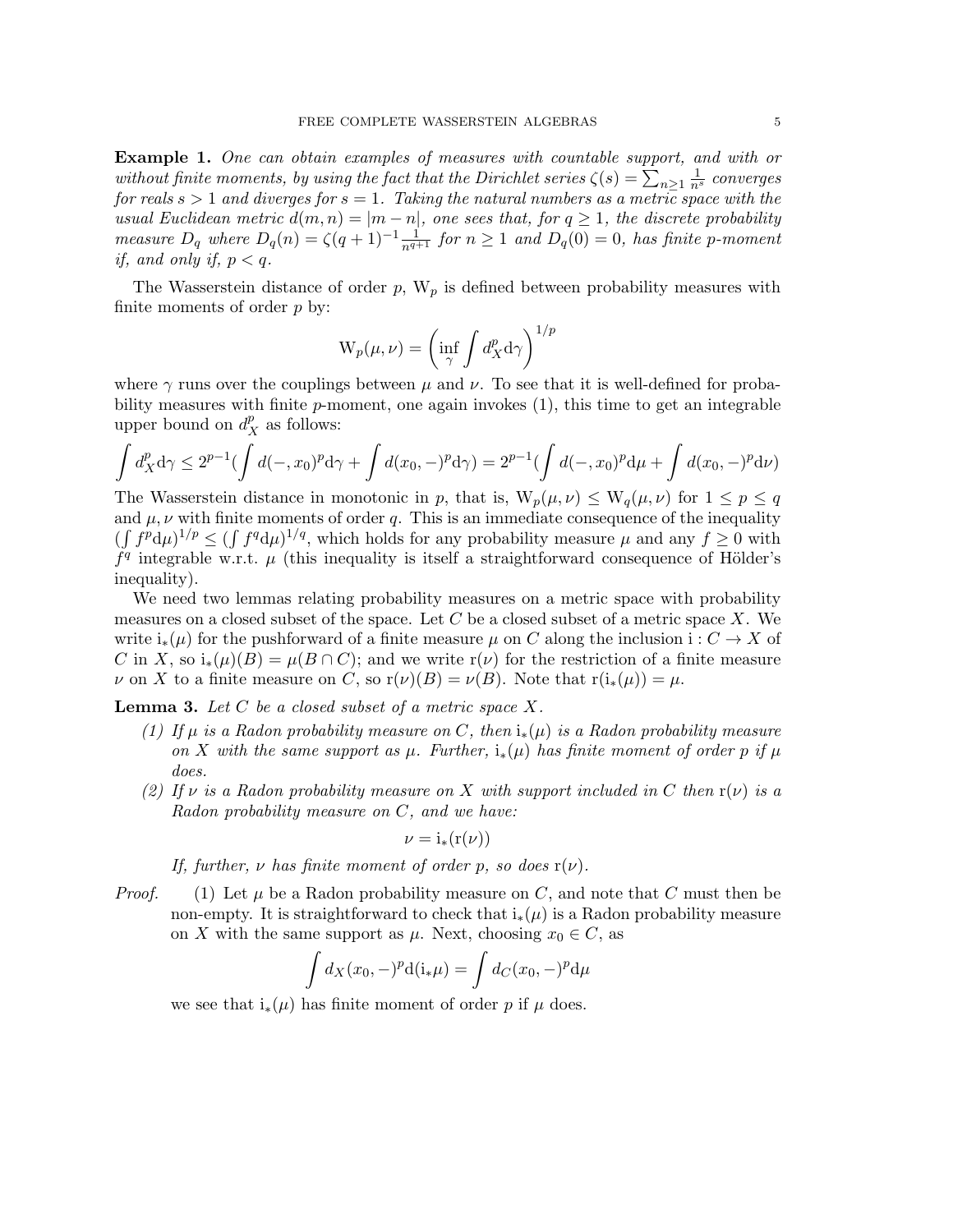(2) Let  $\nu$  be a Radon probability measure on X with support included in C. It is straightforward to check that  $r(\nu)$  is a Radon probability measure on C. Regarding the equality, for any Borel set  $B$  of  $X$  we have:

$$
i_*(r(\nu))(B) = r(\nu)(B \cap C) = \nu(B \cap C) = \nu(B)
$$

with the last equality holding as  $\nu$  is Radon and the support of  $\nu$  is included in C. Finally,  $r(\nu)$  has finite moment of order p if  $\nu$  does, as, choosing  $x_0 \in C$ , we have:

$$
\int d_C(x_0, -)^p d(\mathbf{r}(\nu)) = \int d_X(x_0, -)^p d(\mathbf{i}_*(\mathbf{r}(\nu))) = \int d_X(x_0, -)^p d\nu
$$

### <span id="page-6-1"></span>**Lemma 4.** Let C be a closed subset of a metric space  $X$ . Then

(1) For any Radon probability measures  $\mu, \nu$  on X with finite moments of order p we have:

$$
W_p(\mu,\nu) = W_p(i_*(\mu), i_*(\nu))
$$

<span id="page-6-0"></span>(2) For any Radon probability measures  $\mu, \nu$  on X with finite moments of order p whose support is included in  $C$ , we have:

$$
W_p(\mu, \nu) = W_p(r(\mu), r(\nu))
$$

*Proof.* (1) Let  $\gamma$  be a coupling between  $\mu$  and  $\nu$ . Then  $(i \times i)_*(\gamma)$  is a coupling between  $i_*(\mu)$  and  $i_*(\nu)$ , as  $(\pi_0)_*(i \times i)_*(\gamma) = i_*(\pi_0)_*(\gamma) = i_*(\mu)$ , and similarly for  $\nu$ . We also have:

$$
\int d_X^p \mathbf{d}((\mathbf{i} \times \mathbf{i})_* \gamma) = \int d_C^p \mathbf{d} \gamma
$$

As  $\gamma$  was chosen arbitrarily, we therefore have:

$$
W_p(\mu,\nu) \ge W_p(i_*(\mu), i_*(\nu))
$$

For the reverse inequality, let  $\gamma$  be a coupling between  $i_*(\mu)$  and  $i_*(\nu)$ . By Lemma [3.1,](#page-5-0)  $i_*(\mu)$  and  $i_*(\nu)$  are Radon. So, by Lemma [2,](#page-4-0)  $\gamma$  is also Radon. Also,  $\text{supp}(\gamma) \subseteq C \times C$ , since  $\text{supp}(i_*(\mu)) \subseteq C$  and  $\text{supp}(i_*(\nu)) \subseteq C$ . So, by Lemma [3.2,](#page-5-1)  $r(\gamma)$  is a Radon probability measure on  $C^2$  and  $\gamma = (i \times i)_*(r(\gamma))$ .

Further,  $r(\gamma)$  is a coupling between  $\mu$  and  $\nu$ , for:

$$
\begin{array}{rcl}\nr(\gamma)(B \times C) & = & \gamma(B \times C) \\
& = & \gamma((B \times X) \cap (C \times C)) \\
& = & \gamma(B \times X) \quad \text{(as supp}(\gamma) \subseteq C \times C) \\
& = & \mu(B) \\
& = & \text{r}(\mu)(B)\n\end{array}
$$

and similarly for  $\nu$ . We then have:

$$
\int d_X^p \mathbf{d}\gamma = \int d_X^p \mathbf{d}((\mathbf{i} \times \mathbf{i})_*(\mathbf{r}\gamma)) = \int d_C^p \mathbf{d}(\mathbf{r}\gamma)
$$

As  $\gamma$  was chosen arbitrarily, we therefore have, as required:

$$
W_p(i_*(\mu), i_*(\nu)) \ge W_p(\mu, \nu)
$$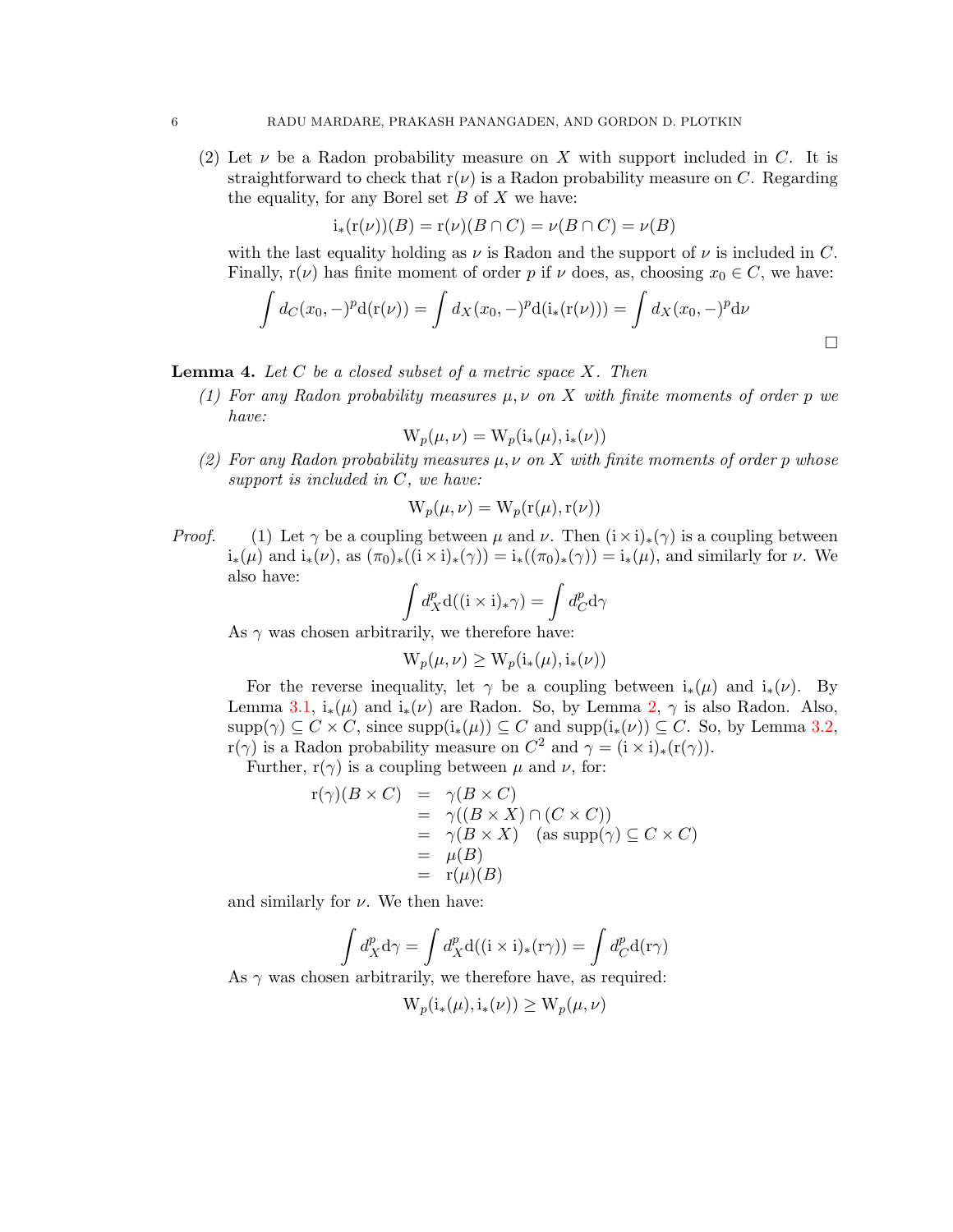(2) Using part (1), we have:

$$
W_p(\mu, \nu) = W_p(i_*(r(\mu)), i_*(r(\nu))) = W_p(r(\mu), r(\nu))
$$

With these technical lemmas established, we can now prove two theorems on spaces of Radon probability measures. For any metric space X and  $p \geq 1$ , define  $P_p(X)$  to be the set of Radon probability measures on  $X$  with finite moments of order  $p$ , equipped with the  $W_p$  distance. For the first theorem we use the result in [\[4\]](#page-18-7) that the triangle inequality holds for all probability measures if  $X$  is separable.

<span id="page-7-0"></span>**Theorem 1.** Let X be a metric space. Then  $P_p(X)$  is a metric space.

*Proof.* First  $W_p(\mu, \mu) = 0$  for any  $\mu \in P_p(X)$  as  $\Delta_*\mu$ , the pushforward of  $\mu$  along the diagonal  $\Delta: X \to X \times X$ , is a coupling between  $\mu$  and itself. For the converse, choose  $\mu, \nu \in P_p(X)$ , and suppose  $W_p(\mu, \nu) = 0$ . Then  $W_1(\mu, \nu) = 0$ , as  $W_q$  is monotonic in q. It follows that  $\mu = \nu$  as  $W_1$  is a metric on  $P_1(X)$  (see, e.g., [\[5,](#page-18-11) [1\]](#page-17-1)).

Symmetry is evident. To show the triangle inequality, suppose that  $\mu, \nu, \omega \in P_p(X)$ . Let C be the closed set  $\text{supp}(\mu) \cup \text{supp}(\nu) \cup \text{supp}(\omega)$ , separable by Lemma [1.](#page-3-1) Then  $r(\mu)$ ,  $r(\nu)$  and  $r(\omega)$  are probability measures on the separable space C, and so by [\[4\]](#page-18-7), we have  $W_p(r(\mu),r(\omega)) \leq W_p(r(\mu),r(\nu)) + W_p(r(\nu),r(\omega))$ . Then, by Lemmas [4.2](#page-6-0) and [3.2,](#page-5-1) we see that  $W_p(\mu, \omega) \le W_p(\nu, \omega) + W_p(\nu, \omega)$ , as required.

For the second theorem we use the result that the metric space of all probability measures with finite moments of order  $p$  on a complete and separable space is also complete and separable, being generated by the rational measures with finite support in a countable basis of the space.

<span id="page-7-1"></span>**Theorem 2.** Let X be a complete metric space. Then  $P_p(X)$  is a complete metric space generated by the finitely supported probability measures on X.

*Proof.* To show that  $P_p(X)$  is complete, let  $\langle \mu_i \rangle_i$  be a Cauchy sequence in  $P_p(X)$ . Let C be the closure in  $P_p(X)$  of  $\bigcup_i \text{supp}(\mu_i)$ . By Lemma [1,](#page-3-1) each set  $\text{supp}(\mu_i)$  is separable, and so C is itself separable, being the closure of a countable union of separable sets. Further, C is complete as it is a closed subset of a complete space. So  $P_p(C)$  is complete. Applying Lemmas [3.2](#page-5-1) and [4.2,](#page-6-0) we see that  $\langle r(\mu_i) \rangle_i$  is a Cauchy sequence in  $P_p(C)$ . Let  $\mu$  be its limit there. As Lemma [4.1](#page-6-1) shows that  $i_*$  is an isometric embedding, we see that  $\langle i_*(r(\mu_i))\rangle_i$  is a Cauchy sequence in  $P_p(C)$  with limit  $i_*(\mu)$ . But, by Lemma [3.2,](#page-5-1)  $\langle i_*(r(\mu_i))\rangle_i$  is  $\langle \mu_i\rangle_i$ .

To see that the finitely supported probability measures are dense in  $P_p(X)$ , choose  $\mu \in P_p(X)$  and  $\varepsilon > 0$ . Then, taking C to be the separable closed set supp $(\mu)$ , we have  $r(\mu) \in P_p(C)$ . Then, as  $P_p(C)$  is generated by the rational measures with finite support, there is a finitely supported probability measure  $\alpha \in P_p(C)$  at distance  $\leq \varepsilon$  from  $r(\mu)$ , and so we see that  $i_*(\alpha)$  is at distance  $\leq \varepsilon$  from  $\mu$ . Finally,  $i_*(\alpha)$  is finitely supported as, by Lemma [3.1,](#page-5-0) it has the same support as  $\alpha$ .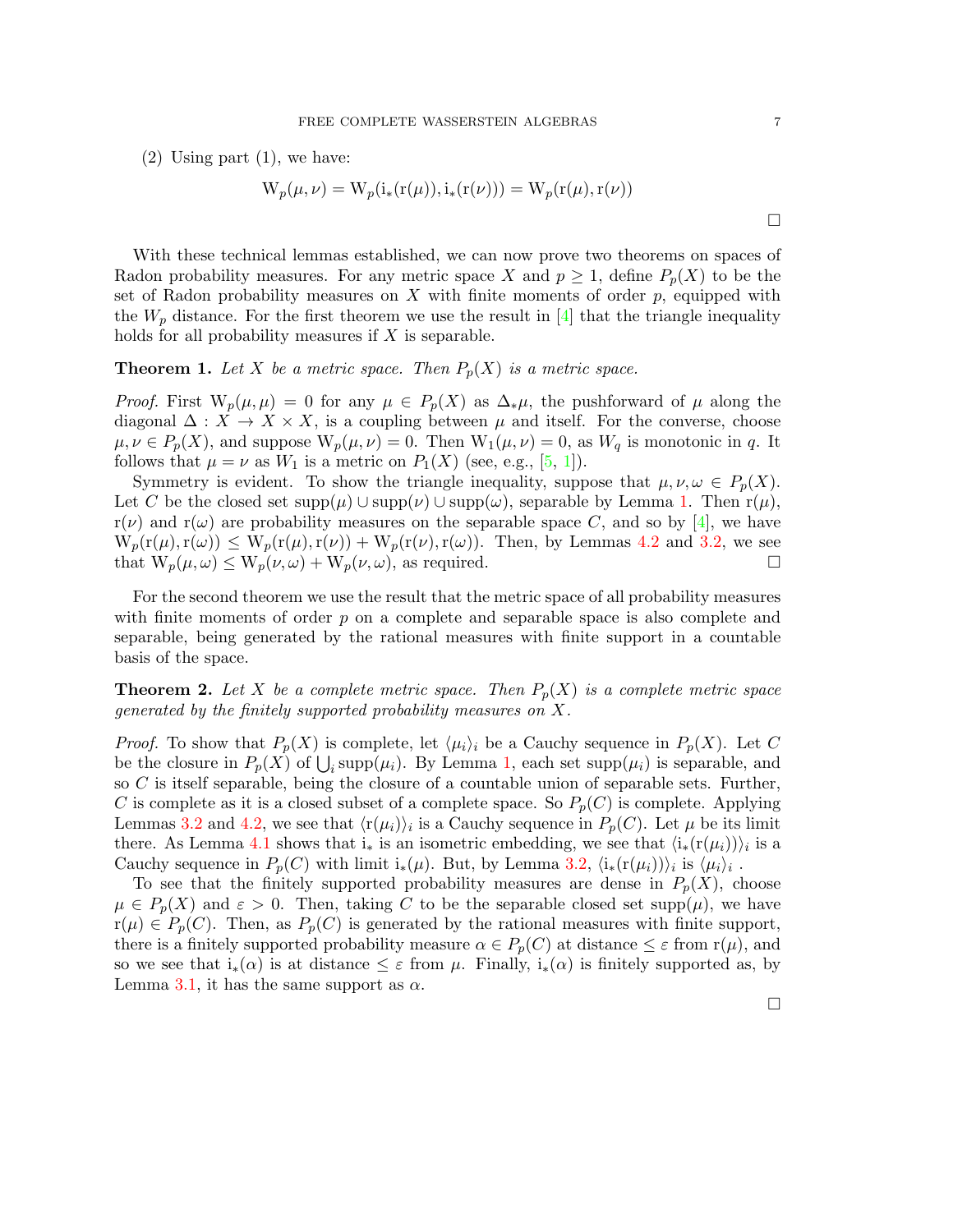It is interesting to consider how the different Wasserstein metrics generate the various  $P_p(X)$  starting from the same basis, i.e., the probability measures with finite support. As  $W_p$  is monotonic in p when  $p \leq q$ , any sequence Cauchy in the  $W_q$  metric is also Cauchy in the  $W_p$  metric. So the difference must be that sequences of probability measures with finite support can be Cauchy in the  $W_p$  metric, but not in the  $W_q$  metric when  $p < q$ . Examples of this phenomenon can be found by building on Example [1:](#page-5-2)

Example 2. Set

$$
D_{q,m}(n) = \begin{cases} 0 & (n = 0) \\ \zeta(q+1)^{-1} \frac{1}{n^{q+1}} & (1 \le n \le m) \\ 1 - \zeta(q+1)^{-1} \sum_{i=1}^{m} \frac{1}{n^{q+1}} & (n = m+1) \\ 0 & (n > m+1) \end{cases}
$$

Note that  $D_{q,m}$  and  $D_q$  agree for  $1 \leq n \leq m$ , but the rest of the mass of  $D_q$  is concentrated on  $D_{q,m}$  at  $m+1$ . Then the sequence  $D_{q,m}$  converges to  $D_q$  in the  $W_p$  metric when  $p < q$ , but is not Cauchy w.r.t.  $W_p$  when  $p = q$ .

We pause our development to examine the topologies induced by the Wasserstein metrics. In the case of separable such spaces it is known that these metrics topologise a suitable notion of weak convergence, see  $[23,$  Theorem 7.12. It turns out that we can again use our techniques and generalise these results to all complete metric spaces.

Given a metric space X and probability measures  $\mu_i$  ( $i \geq 0$ ) and  $\mu$  on X, we say that the  $\mu_i$  converge weakly to  $\mu$ , and write  $\mu_i \longrightarrow \mu$  if, for all continuous bounded  $f: X \to \mathbb{R}$ , we have  $\int f d\mu_i \longrightarrow \int f d\mu$ ; an equivalent formulation is that  $\underline{\lim}_i \mu_i(U) \geq \mu(U)$  for every open set  $U$  (see [\[19,](#page-18-10) Theorem 6]).

<span id="page-8-0"></span>**Lemma 5.** Let  $C \subseteq X$  be a closed subset of a metric space and let  $\mu_i$  ( $i \geq 0$ ) and  $\mu$  be probability measures on C. Then we have:

$$
\mu_i \longrightarrow \mu \quad \iff \quad i_*(\mu_i) \longrightarrow i_*(\mu)
$$

where  $\iota: C \to X$  is the inclusion map.

Proof. We use the equivalent formulation of weak convergence in terms of measures of open sets. In one direction, suppose that  $\mu_i \longrightarrow \mu$ . Then  $i_*(\mu_i) \longrightarrow i_*(\mu)$ , since for every open subset  $U \subseteq X$ , and any probability measure  $\nu$  on C, we have  $i_*(\nu)(U) = \nu(U \cap X)$ . In the other direction, suppose that  $i_*(\mu_i) \longrightarrow i_*(\mu)$ . Then  $\mu_i \longrightarrow \mu$  since for any open set U of C there is an open set V of X such that  $U = V \cap C$  and then, for any probability measure  $\nu$  on C, we have  $\nu(U) = i_*(\nu)(V)$ .

<span id="page-8-1"></span>**Lemma 6.** Let  $C$  be a separable closed subset of a complete metric space  $X$ , and let  $i: C \to X$  be the inclusion map. Then, for any probability measures  $\alpha_i$  (i  $\geq 0$ ) and  $\alpha$  on C, and any  $x_0 \in C$ , the following are equivalent, and hold independently of the choice of  $x_0 \in C$ :

(1) 
$$
i_*(\alpha_i) \longrightarrow i_*(\alpha)
$$
 and  $\int d_X(x_0, -)^p \text{di}_*(\alpha_i) \longrightarrow \int d_X(x_0, -)^p \text{di}_*(\alpha).$   
(2)  $\alpha_i \longrightarrow \alpha$  and  $\int d_C(x_0, -)^p \text{d}\alpha_i \longrightarrow \int d_C(x_0, -)^p \text{d}\alpha.$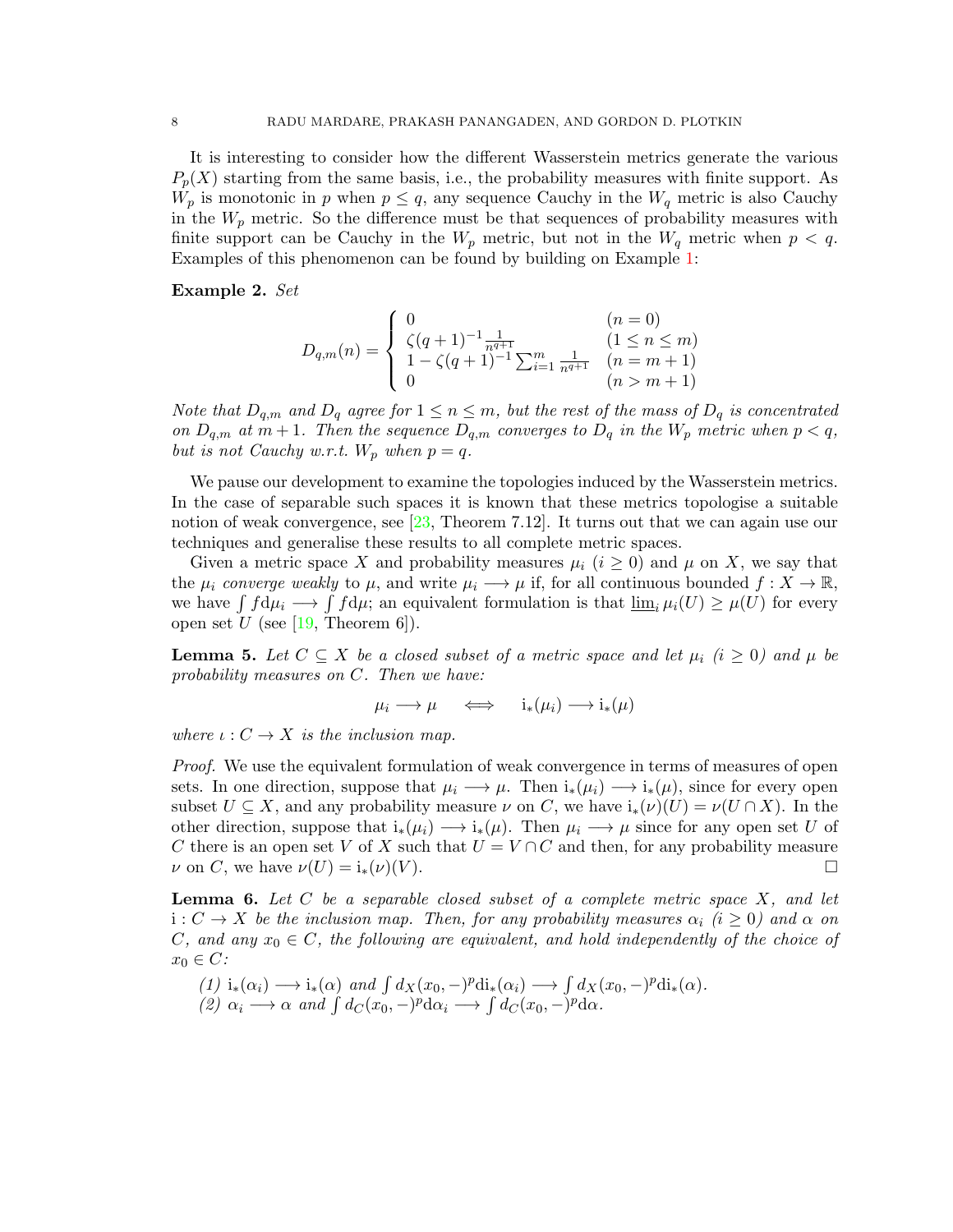- (3) For all continuous functions  $f: C \to \mathbb{R}$  such that  $|f(x)| \le c(1 + d_C(x_0, x)^p)$  for all  $x \in C$ , for some  $c \in \mathbb{R}$ , one has  $\int f d\alpha_i \longrightarrow f d\alpha$ .
- (4) For all continuous functions  $f: X \to \mathbb{R}$  such that  $|f(x)| \le c(1 + d_X(x_0, x)^p)$  for all  $x \in X$ , for some  $c \in \mathbb{R}$ , one has  $\int f \text{di}_*(\alpha_i) \longrightarrow f \text{di}_*(\alpha)$ .

*Proof.* As C is separable and complete, by [\[23,](#page-18-12) Theorem 7.12], (2) and (3) are equivalent. and hold independently of the choice of  $x_0 \in C$ . As, further, (4) trivially implies (1), it suffices to prove that (1) implies (2) and (3) implies (4), for any  $x_0 \in C$ . The first of these implications follows using Lemma [5](#page-8-0) and the fact that  $\int dC(x_0, -)^p d\alpha_i =$  $\int dX(x_0, -)^p \text{di}_*(\alpha_i)$ , for all  $i \geq 0$ , and similarly for  $\alpha$ . For the second of these implica-tions, one again uses Lemma [5](#page-8-0) and notes that if  $f: X \to \mathbb{R}$  is a continuous function such that  $|f(x)| \le c(1 + d_X(x_0, x)^p)$  for all  $x \in X$ , for some  $c \in \mathbb{R}$ , then  $f: C \to \mathbb{R}$ is a continuous function such that  $|(f_i)(x)| \le c(1 + d_C(x_0, x)^p)$ , for all  $X \in C$  and that  $\int f \, \mathrm{d}\mathbf{i}_*(\alpha_i) = \int (f\mathbf{i}) \, \mathrm{d}\alpha_i$ , and similarly for  $\alpha$ .

<span id="page-9-1"></span>**Theorem 3.** Let X be a complete metric space and choose  $\mu_i$  (i  $\geq 0$ ) and  $\mu$  in  $P_p(X)$ . Then the following two conditions hold independently of the choice of  $x_0 \in X$  and are equivalent:

- (1)  $\mu_i \longrightarrow \mu$  and  $\int d(x_0, -)^p d\mu_i \longrightarrow \int d(x_0, -)^p d\mu$ ,
- (2) For all continuous functions  $f: X \to \mathbb{R}$  such that  $|f(x)| \le c(1 + d(x_0, x)^p)$  for all  $x \in X$ , for some  $c \in \mathbb{R}$ , one has  $\int f d\mu_i \longrightarrow f d\mu$ .

*Proof.* First, choose  $a, b \in X$ . Next, choose a separable closed set  $C \subseteq X$  containing a and b and including the supports of the  $\mu_i$   $(i \geq 0)$  and  $\mu$ . Then, taking  $\alpha_i = r(\mu_i)$   $(i \geq 0)$ and  $\alpha = r(\mu)$  in Lemma [6,](#page-8-1) we see that (1) and (2) hold independently of the choice of  $x_0 \in C$  (e.g., whether choosing a or b) and are equivalent for any such choice as  $\mu_i = i_*(\alpha_i)$ , for all  $i \geq 0$ , and  $\mu = i_*(\alpha)$ . As a and b were chosen arbitrarily from X, the conclusion follows.  $\Box$ 

If either of the two equivalent conditions of Theorem [3](#page-9-1) hold for  $\mu_i$  (i  $\geq 0$ ) and  $\mu$  in  $P_p(X)$  and any choice of  $x_0 \in X$ , where X is a complete metric space, we say that the  $\mu_i$ converge p-weakly to  $\mu$ , and write  $\mu_i \longrightarrow_p \mu$ .

<span id="page-9-0"></span>**Theorem 4.** For any complete metric space X, the Wasserstein distance  $W_p$  metricises p-weak convergence in  $P_p(X)$ .

*Proof.* Choose  $\mu_i$  ( $i \geq 0$ ) and  $\mu$  in  $P_p(X)$  to show that  $\mu_i \longrightarrow_p \mu$  iff  $\mu_i$  converges to  $\mu$ w.r.t. the Wasserstein distance  $W_p$  in X. To this end, let  $C \subseteq X$  be a closed separable set containing the supports of the  $\mu_i$  and  $\mu$  (and so necessarily nonempty), and set  $\alpha_i = r(\mu_i)$ and  $\alpha = r(\mu)$  and let  $x_0$  be an element of C. By [\[24,](#page-18-8) Theorem 6.9] we have that  $\alpha_i \longrightarrow_p \alpha$ iff  $\alpha_i$  converges to  $\alpha$  w.r.t. the Wasserstein distance  $W_p$  in C. So it suffices to show (i) that  $\mu_i \longrightarrow_p \mu$  iff  $\alpha_i \longrightarrow_p \alpha$ , and (ii) that  $\mu_i$  converges to  $\mu$  w.r.t. the Wasserstein distance  $W_p$ in X iff  $\alpha_i$  converges to  $\alpha$  w.r.t. the Wasserstein distance  $W_p$  in C.

 $\Box$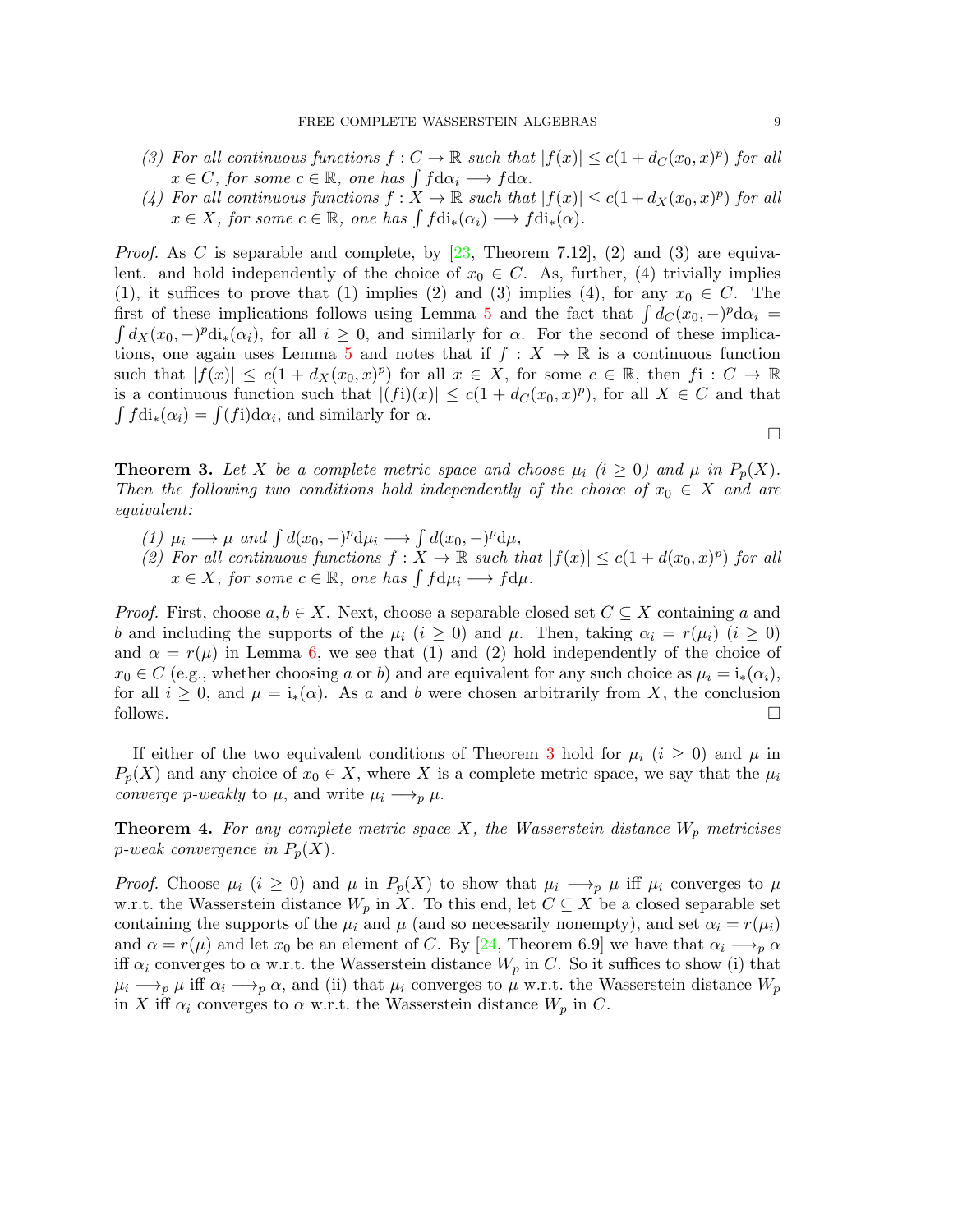That (i) holds follows from the definition of  $p$ -weak convergence and the equivalence between parts (1) and (2) of Lemma [6](#page-8-1) applied to the  $\alpha_i$ ,  $\alpha$ , and  $x_0$ . That (ii) holds follows from the fact that, by Lemma [4.1,](#page-6-1) the inclusion of C in X is an isometric embedding.  $\square$ 

#### 3. Wasserstein algebras

<span id="page-10-0"></span>We begin with an account of barycentric algebras. We then move on to quantitative algebras, by which we mean algebras over metric spaces. After some general considerations on these we move on to Wasserstein algebras of order  $p$ , and our main theorem, characterising the Wasserstein monads  $P_p$ .

A barycentric algebra (or abstract convex set) is a set X equipped with binary operations  $+r$  for every real number  $r \in [0,1]$  such that the following equational laws hold:

$$
(B1) \t\t x +_1 y = x
$$

(B2)  $x +_r x = x$ 

(SC) 
$$
x +_r y = y +_{1-r} x
$$

$$
\text{(SA)} \qquad \qquad (x +_p y) +_r z = x +_{pr} (y +_{\frac{r-pr}{1-pr}} z) \quad \text{provided } r < 1, p < 1
$$

SC stands for skew commutativity and SA for skew associativity. Homomorphisms of barycentric algebras are termed affine.

One can inductively define finite convex sums in a barycentric algebra by:

$$
\sum_{i=1}^{n} r_i x_i = x_1 + r_1 \sum_{i=2}^{n} \frac{r_i}{1 - r_1} x_i
$$

for  $n > 2$ ,  $r_1 \neq 1$ , with the other cases being evident. Note that affine maps preserve such finite convex sums. Finite convex sums have been axiomatised as *convex spaces* (or *convex* algebras) where the sums are required to obey the projection axioims:

$$
\sum_{i=1}^{n} \delta_{ik} x_i = x_k
$$

where  $\delta_{ik}$  is the Kronecker symbol, and the *barycentre* axioms:

$$
\sum_{i=1}^{n} r_i \left( \sum_{k=1}^{m} s_{ik} x_k \right) = \sum_{k=1}^{m} \left( \sum_{i=1}^{n} r_i s_{ik} \right) x_k
$$

With the above definition of finite sums, barycentric algebras form convex spaces, and indeed the two categories of algebras are equivalent under this correspondence.

Probability measures on a measurable space, and subclasses of them, naturally form barycentric algebras under the standard binary pointwise convex combination operations:

$$
(\mu +_r \nu)(B) = r\mu(B) + (1 - r)\nu(B)
$$

In particular, for any set X, the barycentric algebra  $P_f(X)$  of probability measures over X with finite support is the free barycentric algebra over  $X$ , with universal arrow the Dirac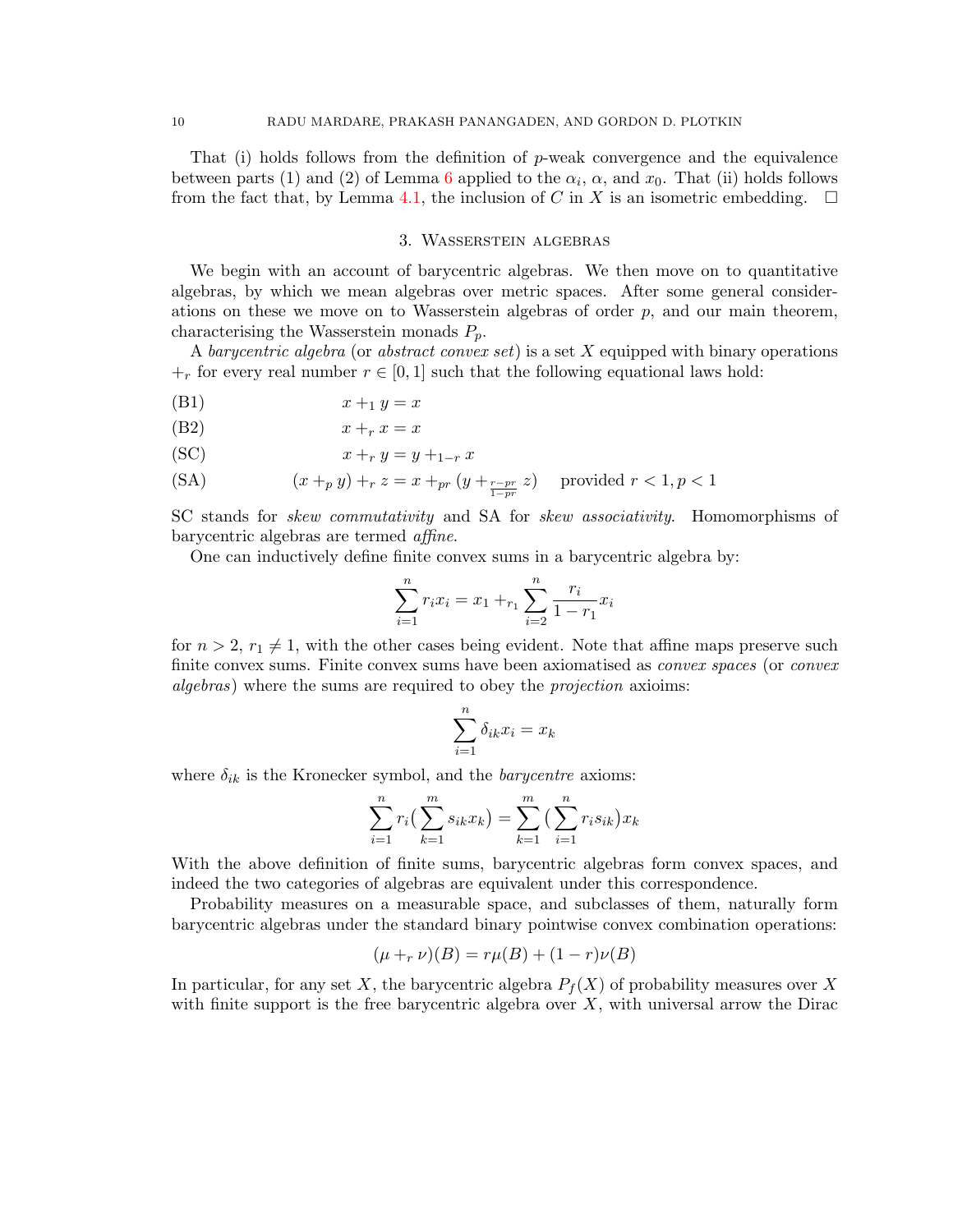delta function (see [\[18,](#page-18-13) [20\]](#page-18-14)); if  $f: X \to B$  is a map to a barycentric algebra B, then the unique extension of  $f : X \to B$  along  $\delta$  is given by:

$$
\overline{f}(\mu) = \sum_{s \in \text{supp}(\mu)} \mu(s) f(s)
$$

Barycentric algebras originate with the work of M.H. Stone in [\[21\]](#page-18-15), and convex spaces with that of T. Swirszcz in  $[22]$  $[22]$ . For further bibliographic references and historical discussion, see, e.g., [\[14\]](#page-18-17).

Turning to quantitative algebras, we work with the category of metric spaces and nonexpansive maps, and its subcategory of complete metric spaces. These categories have all finite products with the one-point metric space as the final object and with the max metric on binary products  $X \times Y$ , where:

$$
d_{X\times Y}(\langle x,y \rangle,\langle x',y' \rangle) = \max\{d_X(x,x'),d_Y(y,y')\}
$$

We remark that nonexpansive maps are continuous.

A finitary signature  $\Sigma$  is a collection of operation symbols f and an assignment of an arity  $n \in \mathbb{N}$  to each; given such a signature, we write f: n to indicate that f is an operation symbol of arity n. A (metric space) quantitative  $\Sigma$ -algebra  $(X, f_X$  ( $f \in \Sigma$ )) is then a metric space X equipped with a nonexpansive function  $f_X : X^n \to X$  for each operation symbol  $f: n$ . We often omit the suffix on the operation symbol and also confuse the metric space with the algebra. A homomorphism  $h: X \to Y$  of  $\Sigma$ -algebras is a nonexpansive map  $h: X \to Y$  such that for all  $f: n$  and  $x_1, \ldots, x_n \in X$  we have:

$$
h(f_X(x_1,\ldots,x_n))=f_Y(h(x_1),\ldots,h(x_n))
$$

This defines a category of quantitative  $\Sigma$ -algebras and homomorphisms; it has an evident subcategory of complete quantitative  $\Sigma$ -algebras.

For any  $p \geq 1$ , a *Wasserstein (barycentric) algebra of order p* is a quantitative algebra  $(X, +_r : X^2 \to X \ (r \in [0,1]))$  forming a barycentric algebra such that for all  $x, x', y, y' \in X$ we have:

<span id="page-11-0"></span>(\*) 
$$
d(x +_r y, x' +_r y')^p \leq r d(x, x')^p + (1 - r) d(y, y')^p
$$

We remark that the hypothesis of non-expansiveness of the  $+_r$  is redundant as, setting

$$
m = \max\{d(x, x'), d(y, y')\}
$$

we have:

$$
d(x +_r y, x' +_r y') \leq (r d(x, x')^p + (1 - r) d(y, y')^p)^{1/p}
$$
  
\n
$$
\leq (r m^p + (1 - r) m^p)^{1/p}
$$
  
\n
$$
= m
$$

We gather some other remarks about convex combinations. Recollect that a function  $f: X \to Y$  between metric spaces is  $\alpha$ -Hölder continuous if, for all  $x, y \in X$ , we have  $d(fx, fy) \leq Md(x, y)^{\alpha}$  for some constant M.

**Lemma 7.** Let  $(X, +_r (r \in [0,1]))$  be a Wasserstein algebra of order p. Then: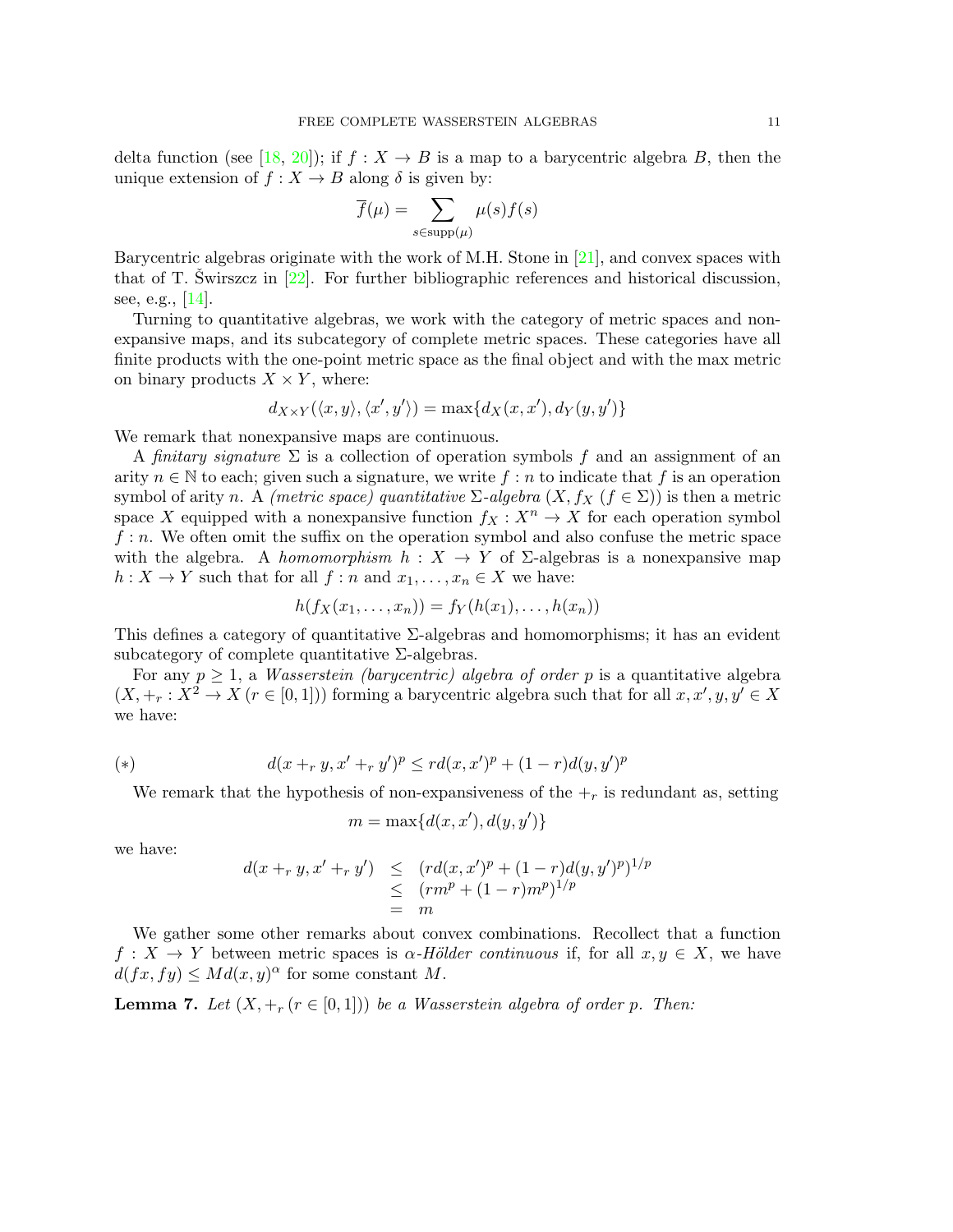- (1) The functions  $\pm_r$  are  $r^{1/p}$ -Lipschitz in their first argument and  $(1-r)^{1/p}$ -Lipschitz in their second argument.
- (2) Considered as a function of r,  $x +_r y$  is  $1/p$ -Hölder continuous.
- <span id="page-12-0"></span>(3) The following generalisation of equation  $(*)$  to finite convex sums holds:

$$
d(\sum_{i=1}^{n} r_i x_i, \sum_{i=1}^{n} r_i x_i')^p \leq \sum_{i=1}^{n} r_i d(x_i, x_i')^p
$$

*Proof.* (1) Taking  $y = y'$  ( $x = x'$ ) in (\*) we respectively obtain:

$$
d(x +_r y, x' +_r y) \le r^{1/p} d(x, x') \quad \text{and} \quad d(x +_r y, x +_r y') \le (1 - r)^{1/p} d(y, y')
$$

as required.

(2) Fix  $x, y \in X$  and choose  $r, s \in [0, 1]$ . Suppose that  $s \leq r$  and set  $e = r - s$ . Assuming  $e \neq 1$ , we have

$$
x +_{r} y = x +_{e} (x +_{s/1-e} y)
$$
 and  $x +_{s} y = y +_{e} (x +_{s/1-e} y)$ 

So by part 1 we have

$$
d(x +_r y, x +_s y) \le e^{1/p} d(x, y)
$$

This also holds when  $e = 1$  as then  $r = 1$  and  $s = 0$ . As  $e = d(r, s)$ , we therefore have:

$$
d(x +_r y, x +_s y) \le d(x, y)d(r, s)^{1/p}
$$

By symmetry this also holds when  $r \leq s$ . As  $p \geq 1$ ,  $0 < 1/p \leq 1$ , so, as a function of r,  $x +_r y$  is  $1/p$ -Hölder continuous, as required.

(3) This is a straightforward induction.

For any metric space X, we turn  $P_p(X)$  into a barycentric algebra by equipping it with the standard convex combination operations. It is evident that  $\mu +_{r} \nu$  has finite moment of order p if  $\mu$  and  $\nu$  do.

<span id="page-12-1"></span>**Lemma 8.** For any metric space X,  $P_p(X)$  forms a Wasserstein algebra of order p.

*Proof.* We need only show that for any  $\mu, \mu', \nu, \nu' \in P_p(X)$  and  $r \in [0, 1]$  we have:

$$
W_p(\mu +_r \nu, \mu' +_r \nu')^p \leq rW_p(\mu, \mu')^p + (1-r)W_p(\nu, \nu')^p
$$

(recalling that theWasserstein condition implies nonexpansivness of the operations). To this end, choose  $\mu, \mu', \nu, \nu' \in P_p(X)$ . Let  $\alpha$  be a coupling between  $\mu$  and  $\mu'$  and let  $\beta$  be a coupling between  $\nu$  and  $\nu'$ . Then  $\alpha +_{r} \beta$  is a coupling between  $\mu +_{r} \nu$  and  $\mu' +_{r} \nu'$ , and we have:

$$
\int d_X^p \mathbf{d}(\alpha +_r \beta) = \int d_X^p \mathbf{d}\alpha +_r \int d_X^p \mathbf{d}\beta
$$

The conclusion then follows, as we have:

$$
W_p(\mu +_r \nu, \mu' +_r \nu')^p = \inf_{\gamma} \left( \int d_X^p d\gamma \right)
$$
  
\n
$$
\leq \inf_{\alpha, \beta} \left( \int d_X^p d(\alpha +_r \beta) \right)
$$
  
\n
$$
= \inf_{\alpha, \beta} \left( \int d_X^p d\alpha +_r \int d_X^p d\beta \right)
$$
  
\n
$$
= \inf_{\alpha} \left( \int d_X^p d\alpha \right) +_r \inf_{\beta} \left( \int d_X^p d\beta \right)
$$
  
\n
$$
= W_p(\mu, \nu)^p +_r W_p(\mu', \nu')^p
$$

 $\Box$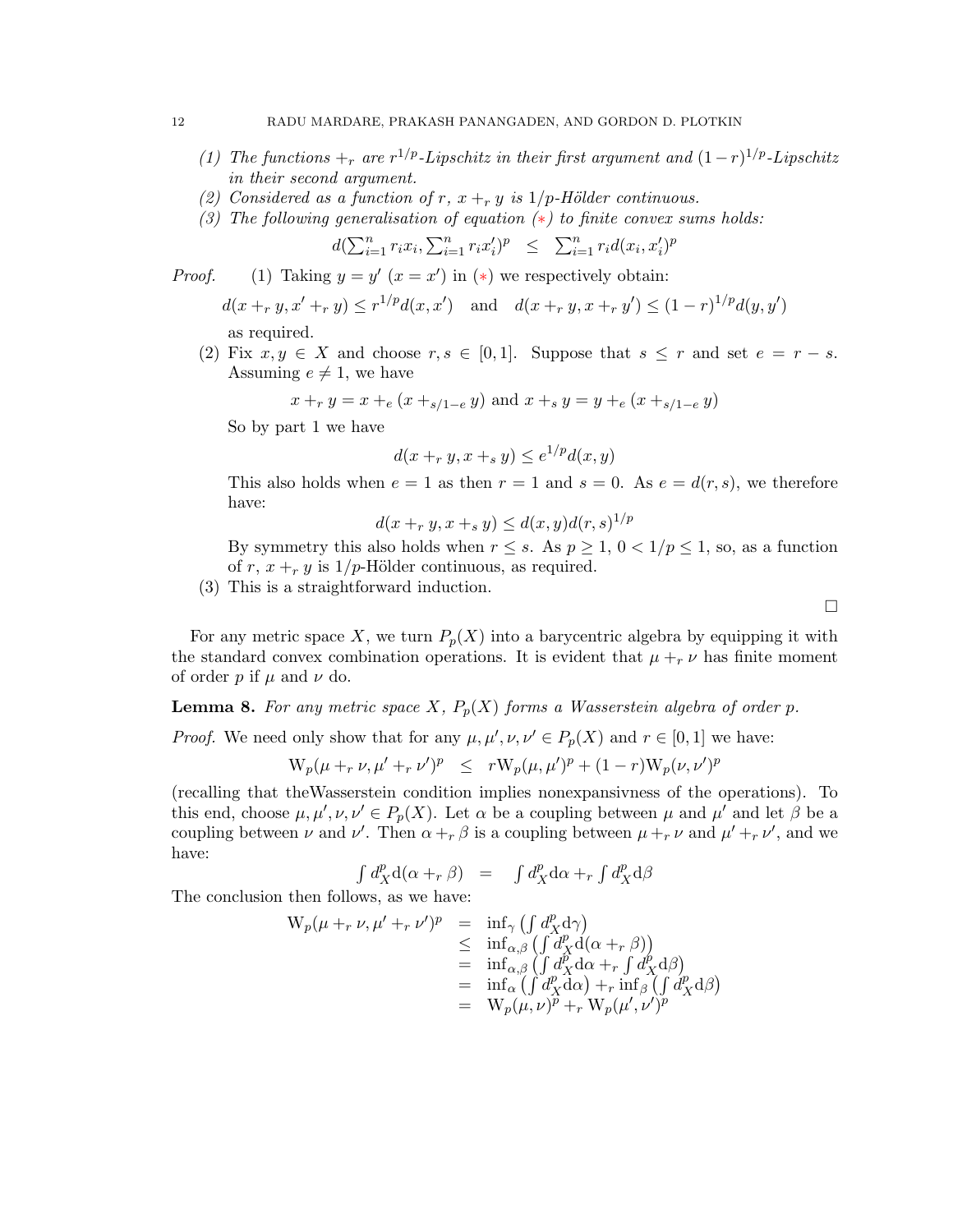$\Box$ 

We next turn to characterising the free Wasserstein algebras of order  $p$ . For any metric space X, let  $F_p(X)$  be the sub-Wasserstein algebra of order p of  $P_p$  that consists of the finitely supported probability measures.

<span id="page-13-0"></span>**Theorem 5.** For any metric space X,  $F_p(X)$  is the free Wasserstein algebra of order p over X, with universal arrow the Dirac delta function  $\delta: X \to F_p(X)$ .

*Proof.* First,  $\delta: X \to F_p(X)$  is an isometric embedding, since, for any  $x, y \in X$ , the only coupling between  $\delta(x)$  and  $\delta(y)$  is  $\delta(\langle x, y \rangle)$ , and so we have:

$$
W_p(\delta(x)), \delta(y)) = (d(x, y)^p)^{1/p} = d(x, y)
$$

Next, let  $f: X \to W$  be any nonexpansive affine map to a Wasserstein algebra B of order p. As a set,  $F_p(X)$  is the free barycentric algebra over X with unit the Dirac function, and the unique affine map  $\overline{f}: F_p(X) \to W$  extending f along the unit is given by the formula:

$$
\overline{f}(\mu) = \sum_{s \in \text{supp}(\mu)} \mu(s) f(s)
$$

So it only remains to show that  $\overline{f}$  is nonexpansive. Let  $\mu$ ,  $\nu$  be finitely supported probability measures with respective finite non-empty supports S and T. Let  $\gamma$  be a coupling between them. Then  $\gamma$  has support  $\subseteq S \times T$ . Consequently we can write it as a convex sum, as follows:

$$
\gamma = \sum_{s \in S, t \in T} \gamma(\langle s, t \rangle) \delta(\langle s, t \rangle)
$$

As  $\mu$  and  $\nu$  are the marginals of  $\gamma$ , we have:

$$
\mu = \sum_{s \in S, t \in T} \gamma(\langle s, t \rangle) \delta(s) \quad \text{and} \quad \nu = \sum_{s \in S, t \in T} \gamma(\langle s, t \rangle) \delta(t)
$$

We can now calculate:

$$
d(f(\mu), f(\nu)) = d(f(\sum_{s \in S, t \in T} \gamma(\langle s, t \rangle)\delta(s)), f(\sum_{s \in S, t \in T} \gamma(\langle s, t \rangle)\delta(t)))
$$
  
\n
$$
= d(\sum_{s \in S, t \in T} \gamma(\langle s, t \rangle)\overline{f}(\delta(s)), \sum_{s \in S, t \in T} \gamma(\langle s, t \rangle)\overline{f}(\delta(t)))
$$
  
\n
$$
= d(\sum_{s \in S, t \in T} \gamma(\langle s, t \rangle)f(s), (\sum_{s \in S, t \in T} \gamma(\langle s, t \rangle)f(t))
$$
  
\n
$$
\leq (\sum_{s \in S, t \in T} \gamma(\langle s, t \rangle)d(f(s), f(t))^p)^{1/p}
$$
  
\n
$$
\leq (\sum_{s \in S, t \in T} \gamma(\langle s, t \rangle)d(s, t)^p)^{1/p}
$$
  
\n
$$
= (\int d_X^p d_Y)^{1/p}
$$
  
\n
$$
(as f is nonexpansive)
$$

As  $\gamma$  was an arbitrary coupling between  $\mu$  and  $\nu$  we therefore have

$$
d(\overline{f}(\mu), \overline{f}(\nu)) \le W_p(\mu, \nu)
$$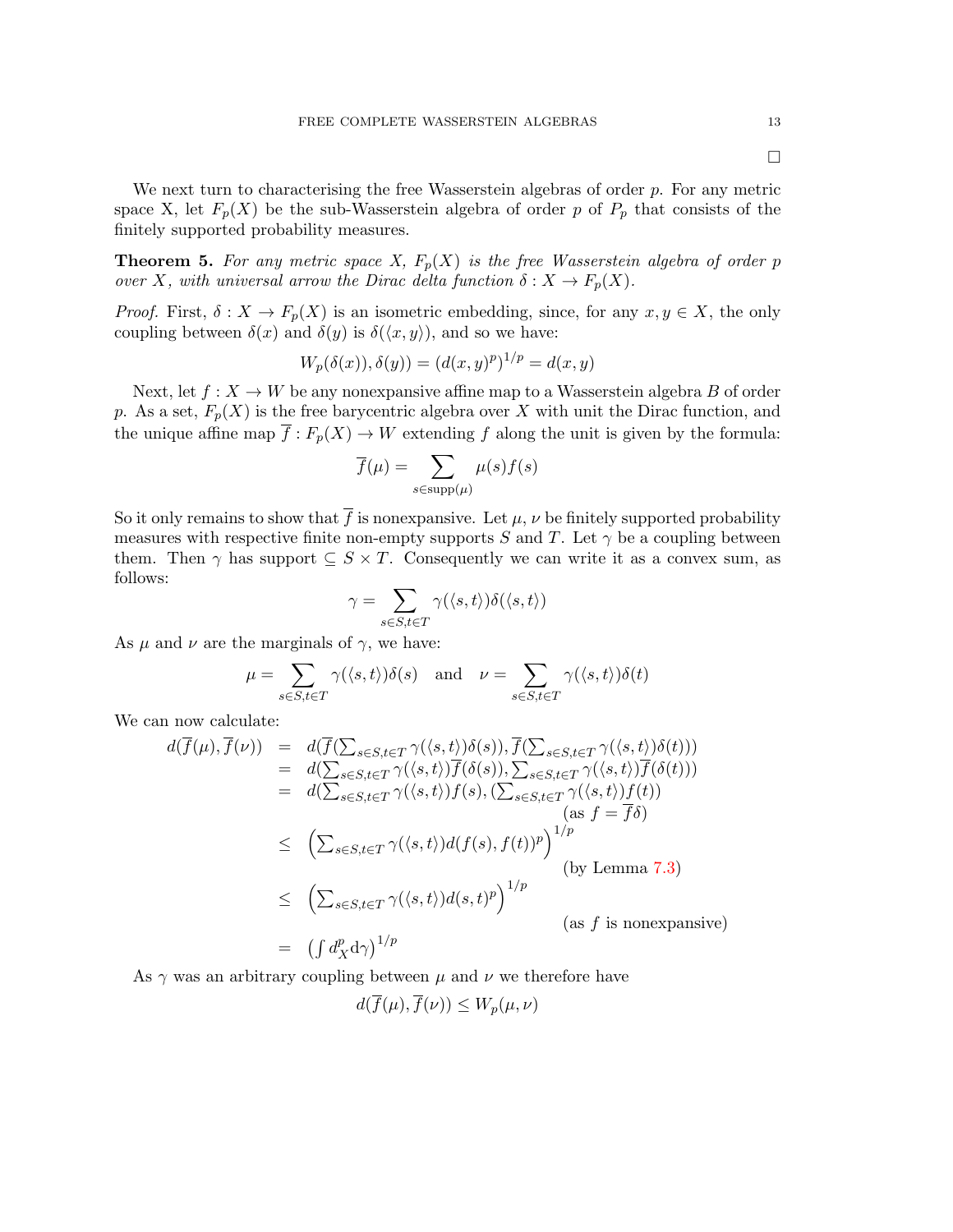as required.  $\square$ 

To characterise the free complete Wasserstein algebras of order  $p$ , we need two lemmas, one on the completion of metric spaces, and the other on the completion of quantitative  $\Sigma$ algebras. The usual completion  $\overline{X}$  of a metric space X by equivalence classes [x] of Cauchy sequences is the free complete metric space over  $X$ , with universal arrow the isometric embedding  $c_X : X \to \overline{X}$ , where  $c_X(x) = |\langle x \rangle_{n \in \mathbb{N}}|$ . That is, for any complete metric space Y and nonexpansive function  $f: X \to Y$  there is a unique nonexpansive function  $\overline{f}$ :  $\overline{X} \to Y$  extending f along  $c_X$ . This function is given by the formula:

$$
\overline{f}([\mathbf{x}]) = \lim_n f(\mathbf{x}_n)
$$

There is a simple criterion for when an isometric embedding of a metric space in another is a universal arrow:

<span id="page-14-0"></span>**Lemma 9.** Let  $\theta: X \to Y$  be an isometric embedding of metric spaces with Y complete, and  $\theta(X)$  generating Y. Then Y is the free complete metric space over X, with universal  $arrow \theta$ .

*Proof.* We can assume without loss of generality that  $\theta$  is an inclusion mapping. We show that  $\overline{\theta}$  is an isometry. To show it is onto, choose  $y \in Y$ . As X generates Y, y is a limit of some Cauchy sequence  $x$  in  $X$  and we have

$$
\overline{\theta}([\mathbf{x}]) = \lim_{n} \theta(\mathbf{x}_n) = \lim_{n} \mathbf{x}_n = y
$$

as required.

To show  $\bar{\theta}$  preserves distances, we calculate:

$$
d(\overline{\theta}([\mathbf{x}]), \overline{\theta}([\mathbf{y}]) = d(\lim_{n} \mathbf{x}_n, \lim_{n} \mathbf{y}_n) = \lim_{n} d(\mathbf{x}_n, \mathbf{y}_n) = d([\mathbf{x}], [\mathbf{y}])
$$

So  $\bar{\theta}$  is indeed an isometry. It follows that  $\theta$  is a universal arrow as  $c_X$  is, and we are done.

The criterion of Lemma [9](#page-14-0) extends to  $\Sigma$ -algebras:

<span id="page-14-1"></span>**Lemma 10.** Let X, Y be quantitative  $\Sigma$ -algebras and let  $\theta : X \to Y$  be both an algebra homomorphism and an isometric embedding. Suppose that  $Y$  is complete as a metric space, and  $\theta(X)$  generates Y as a metric space. Then Y is the free complete quantitative  $\Sigma$ -algebra over X, with universal arrow  $\theta$ .

*Proof.* We can assume without loss of generality that  $\theta$  is an inclusion mapping. Let  $h: X \to Z$  be any nonexpansive homomorphism from X to a complete quantitative algebra Z. By Lemma 1, h extends to a unique nonexpansive map  $\overline{h}: Y \to Z$ , and we only have to show that this is a homomorphism. Taking a binary operation  $f$  as an example, let x, y be in Y. As X generates Y as a metric space there are Cauchy sequences x and y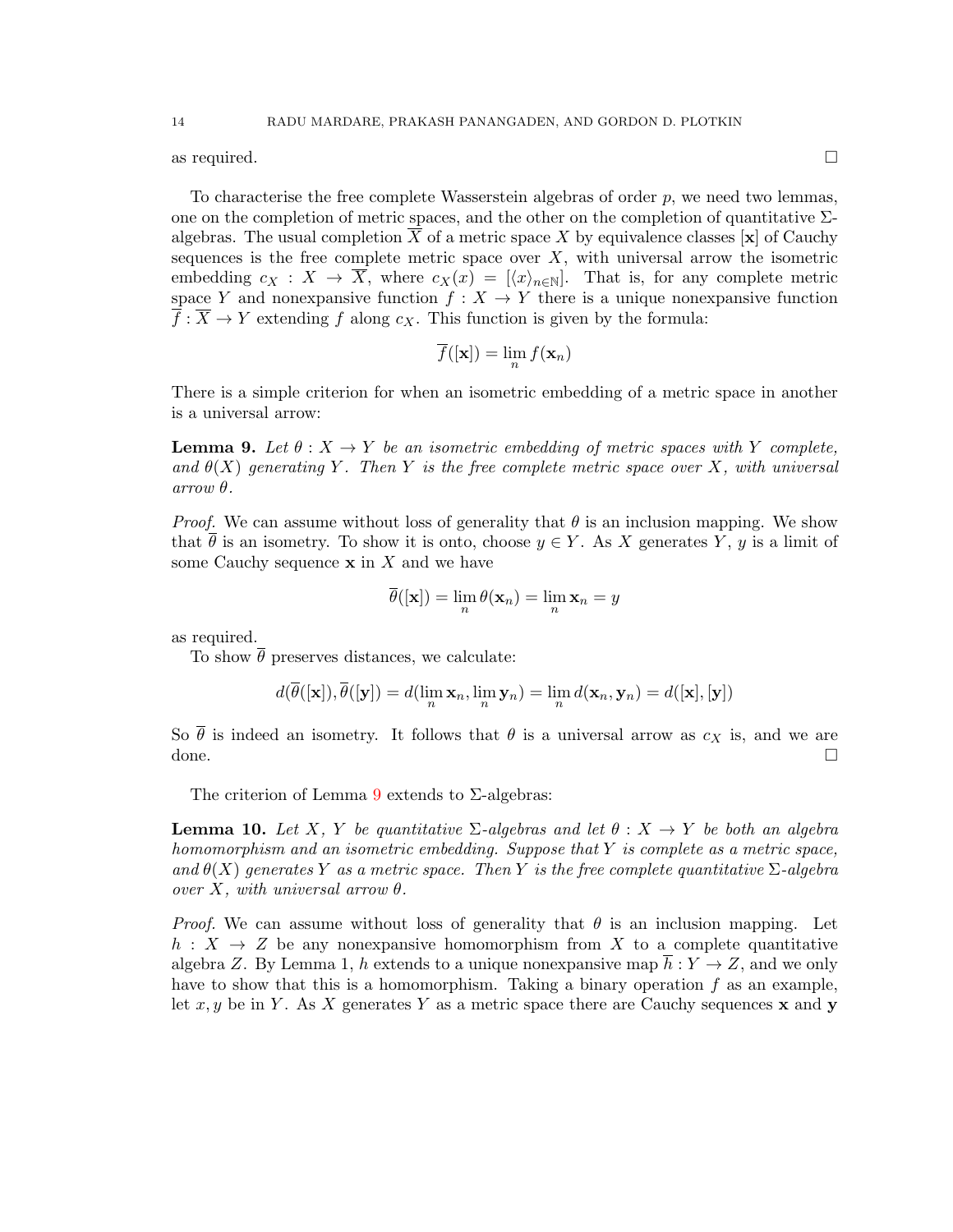in  $X$  with respective limits  $x$  and  $y$ , and we calculate:

$$
h(f_Y(x,y)) = h(f_Y(\lim_n \mathbf{x}_n, \lim_n \mathbf{y}_n))
$$
  
\n
$$
= \overline{h}(\lim_n f_Y(\mathbf{x}_n, \mathbf{y}_n))
$$
  
\n
$$
= \lim_n \overline{h}(f_Y(\mathbf{x}_n, \mathbf{y}_n))
$$
  
\n
$$
= \lim_n \overline{h}(f_X(\mathbf{x}_n, \mathbf{y}_n))
$$
  
\n
$$
= \lim_n h(f_X(\mathbf{x}_n, \mathbf{y}_n))
$$
  
\n
$$
= \lim_n f_Z(h(\mathbf{x}_n), h(\mathbf{y}_n))
$$
  
\n
$$
= f_Z(\lim_n h(\mathbf{x}_n), \lim_n h(\mathbf{y}_n))
$$
  
\n
$$
= f_Z(\overline{\lim_n \overline{h}(\mathbf{x}_n), \lim_n \overline{h}(\mathbf{y}_n))}
$$
  
\n
$$
= f_Z(\overline{h}(\lim_n \mathbf{x}_n), \overline{h}(\lim_n \mathbf{y}_n))
$$
  
\n
$$
= f_Z(\overline{h}(x), \overline{h}(y))
$$

We can now prove our main theorem on free complete Wasserstein algebras of order p.

<span id="page-15-0"></span>**Theorem 6.** For any complete metric space X,  $P_p(X)$  is the free complete Wasserstein algebra of order  $p$  over  $X$ , with universal arrow the Dirac delta function.

*Proof.* Theorem [2](#page-7-1) and Lemma [8](#page-12-1) tell us that  $P_p(X)$  is a complete Wasserstein algebra of order p. It therefore remains to prove it is the free one over  $X$ , with unit the Dirac delta function.

First, by Theorem [5,](#page-13-0)  $F_p(X)$  is the free Wasserstein algebra of order p over X, with universal arrow the Dirac function.

Second,  $P_p(X)$  is the free complete Wasserstein algebra of order p over  $F_p(X)$ , with universal arrow the inclusion. To see this, first note that  $F_p(X)$  is a sub-quantitative algebra of  $P_p(X)$  that, by Theorem [2,](#page-7-1) generates  $P_p(X)$ , So, by Lemma [10,](#page-14-1)  $P_p(X)$  is the free complete quantitative algebra with signature the  $+_r$  over  $F_p(X)$ , with universal arrow the inclusion. It is therefore, in particular, the free complete Wasserstein algebra of order p over  $F_p(X)$ , with universal arrow the inclusion.

Combining these two free algebra assertions, we see that, as required,  $P_p(X)$  is the free complete Wasserstein algebra of order  $p$  over  $X$ , with universal arrow the Dirac delta function.  $\Box$ 

There is a disconnect between the present work and that in [\[17\]](#page-18-6) where extended metrics are used. We sketch the straightforward extension of the above freeness results to extended metric spaces. An extended metric is a function  $d: X^2 \to \overline{\mathbb{R}}_+$  to the extended reals, defined in the usual way, but using the natural extension of addition to  $\overline{\mathbb{R}}_+$ , where  $x+\infty = \infty+x$  $\infty$  and the natural extension of the order where  $x \leq \infty$ ; see [\[3\]](#page-18-18) for information on such spaces. The topology on an extended metric space  $(X, d)$  is defined in the usual way using open balls. Nonexpansive functions are defined in the usual way, and are continuous. Cauchy sequences are defined in the usual way, as are then complete extended metric spaces. The completion of an extended metric space is defined as usual and the function  $c_X: X \to \overline{X}$  so obtained is an isometry and is universal.

 $\Box$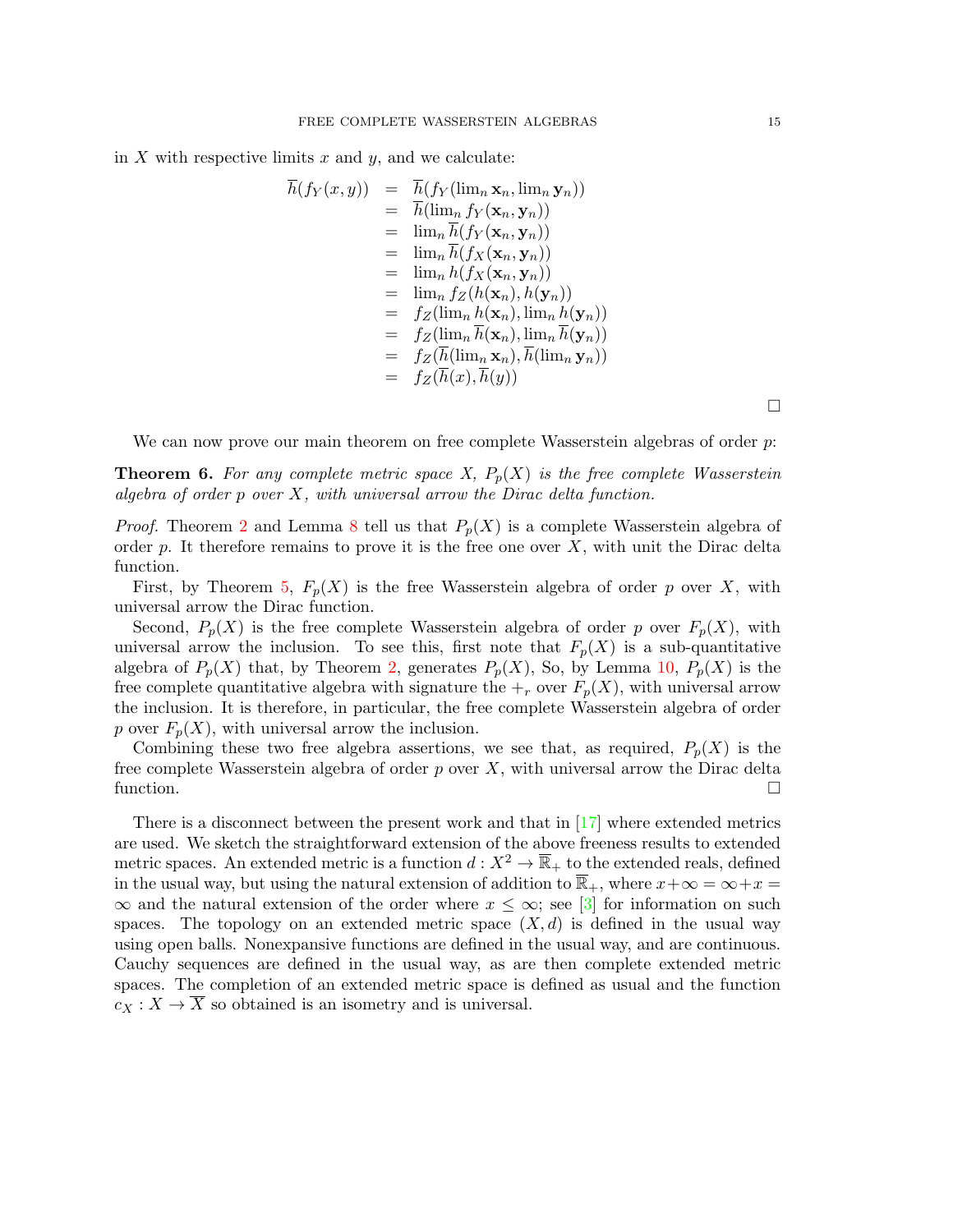The analogue of Lemma [9](#page-14-0) then goes through, with the same proof, as does that of Lemma [10,](#page-14-1) with the evident definitions of quantitative  $\Sigma$ -algebras over extended metric spaces and their homomorphisms. Next, the Wasserstein algebras of order  $p$  over an extended metric space are also defined as before, and the extension of Lemma [8](#page-12-1) to extended metric spaces then goes through, with the same proofs, as do the following extensions of Theorems [5](#page-13-0) and [6:](#page-15-0)

**Theorem 7.** For any metric space X,  $F_p(X)$  is the free extended metric Wasserstein algebra of order p over X, with universal arrow the Dirac delta function  $\delta: X \to F_p(X)$ .

**Theorem 8.** For any complete metric space X,  $P_p(X)$  is the free complete extended metric Wasserstein algebra of order  $p$  over  $X$ , with universal arrow the Dirac delta function.

We remark that in  $\left[17\right]$  the Wasserstein algebras of order p are axiomatised using quantitative equational logic. This logic makes use of quantitative equations, which have the form  $t = r u$ , where t and u are terms built as usual from a finitary signature, and  $r \in [0, 1]$ . If t and u denote elements a and b of an extended metric space X, then  $t = r u$  holds if, and only if,  $d_X(a, b) \leq r$ . The following axiom scheme of quantitative equational logic axiomatises the Wasserstein algebras of order p:

$$
x =_{q_1} y, x' =_{q_2} y' \vdash x +_r x' =_e y +_r y'
$$

where  $q_1, q_2, q, e$  range over rationals in [0, 1] such that  $rq_1^p + (1 - r)q_2^p \le e^p$ .

Our discussion has been in terms of barycentric algebras, but, as common in algebra, other axiomatisations are possible. As an immediate example, noting that the categories of barycentric algebras and convex spaces are equivalent, let us define Wasserstein convex spaces of order  $p$  to be quantitative convex spaces which obey the natural Wasserstein condition of order p for convex spaces, viz that, for all  $n \geq 1$  we have:

$$
d(\sum_{i=1}^{n} r_i x_i, \sum_{i=1}^{n} r_i x_i')^p \leq \sum_{i=1}^{n} r_i d(x_i, x_i')^p
$$

Then the categories of Wasserstein barycentric algebras of order of p and Wasserstein convex spaces of order of p are equivalent, as are their subcategories of algebras over complete metric spaces. One then immediately obtains from the above work characterising free Wasserstein barycentric algebras of order of  $p$  corresponding results characterising free Wasserstein convex spaces of order of p.

The situation is more complex if we consider instead midpoint (or mean-value or medial mean) algebras, see, e.g., [\[15,](#page-18-19) [9\]](#page-18-20). These algebras are the commutative, idempotent, medial groupoids. That is, they have a binary operation, which we write as  $\oplus$ , subject to the following laws:

(C) 
$$
x \oplus y = y \oplus x
$$

(I)  $x \oplus x = x$ 

(M) 
$$
(x \oplus u) \oplus (v \oplus z) = (x \oplus v) \oplus (u \oplus z)
$$

One can define binary convex combinations  $x +_r y$  in these algebras where  $r \leq 1$  is a dyadic fraction (i.e., one of the form  $\frac{m}{2^n}$ ), and they obey analogues of the barycentric axioms.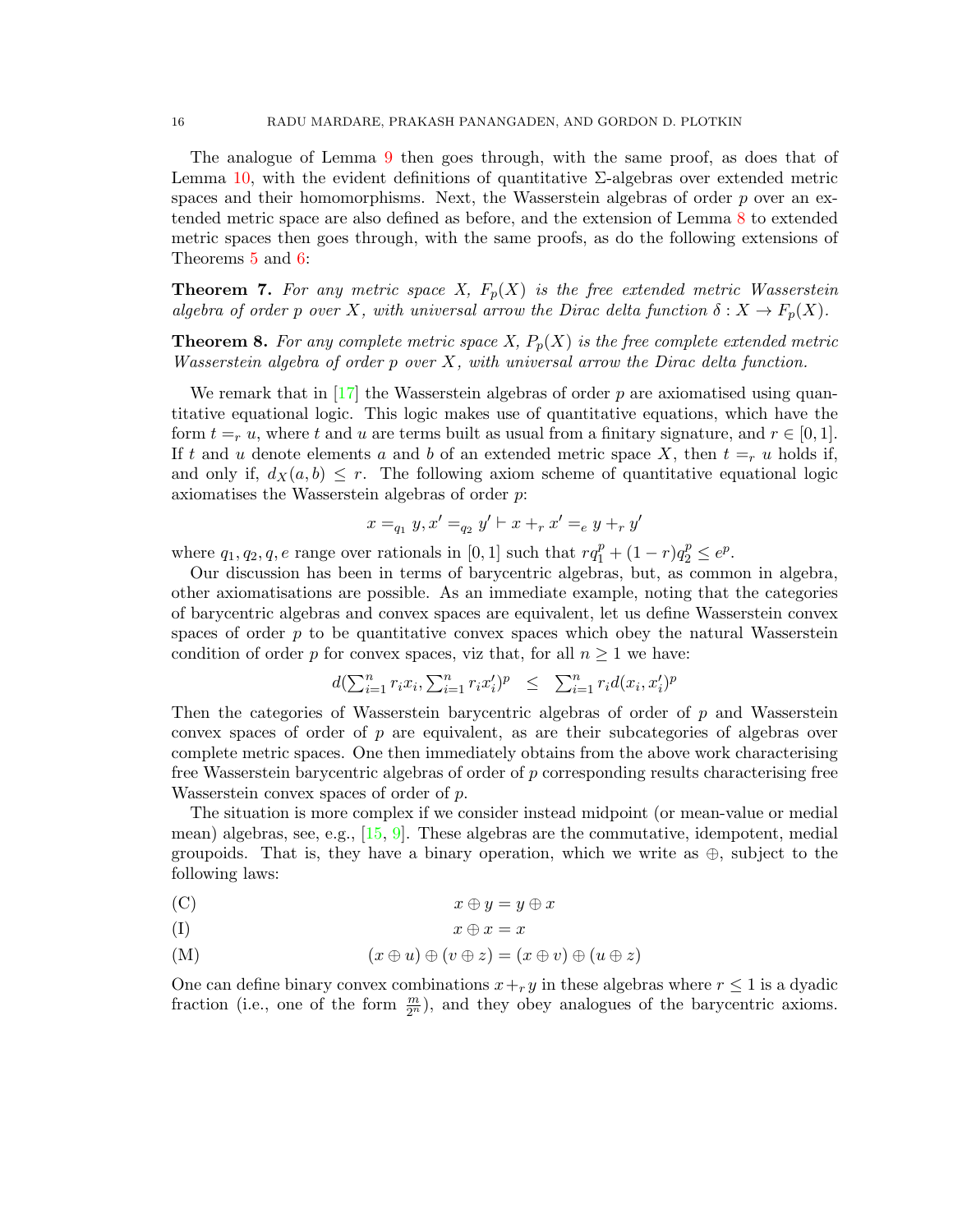The free such algebra over a set consists of all finite probability distributions with dyadic weights, see  $[11,$  Theorems 2.14 and 2.15].

Every barycentric algebra evidently yields a midpoint algebra by setting  $x \oplus y = x + 0.5 y$ , and we then have a full and faithful functor to the category of midpoint algebras, which acts as the identity on morphisms; however it is not an equivalence of categories, as not every midpoint algebra can be extended to a barycentric algebra with the same carrier  $<sup>1</sup>$  $<sup>1</sup>$  $<sup>1</sup>$ .</sup>

The situation changes when we move to quantitative algebras. Define Wasserstein midpoint algebras of order  $p$  to be quantitative midpoint algebras which satisfy the condition

$$
d(x \oplus y, x' \oplus y')^p \leq d(x, x')^p \oplus d(y, y')^p
$$

Then, following the argument of Theorem [5,](#page-13-0) we see that, for any metric space X,  $F_p(X)$ , with its natural midpoint algebra structure, is the free Wasserstein midpoint algebra of order p over X. Next, note that, for complete X,  $P_p(X)$  is even generated by the finite probability distributions with dyadic fractional weights, as, by Lemma,  $x +_r y$  is Hölder continuous in r, and so, if a sequence  $r_n$  in [0, 1] converges to r, then the sequence  $x + r_n y$ is Cauchy and converges to  $x +_r y$ . With that, now following the argument of Theorem [6,](#page-15-0) we see that  $P_p(X)$  forms the free complete Wasserstein midpoint algebra of order p over  $X.$ 

The construction of midpoint algebras from barycentric algebras yields a full and faithful functor from the category of Wasserstein barycentric algebras of order p over complete metric spaces to Wasserstein midpoint algebras of order  $p$  over complete metric spaces. We now sketch a proof that this is in fact an equivalence of categories. It suffices to show that every complete Wasserstein midpoint algebra of order  $p$  can be extended to a complete Wasserstein barycentric algebra of order  $p$  with the same carrier. Let  $A$  be such a midpoint algebra. There is a unique nonexpansive morphism  $h : P_p(A) \to A$  of Wasserstein midpoint algebras of order  $p$  extending the identity on  $A$  along the unit. Using this, one inherits the Hölder continuity of  $\mathcal{F}_r$  on A, for dyadic r from that on  $P_p(A)$ . Then one can define  $x + y \in A$  for  $x, y \in A$  as the limit of the sequence  $x + z_n$  where  $r_n$  is a chosen sequence of dyadic fractions converging to r, noting that the sequence  $x +_{r_n} y$  is Cauchy by Hölder continuity.

#### **REFERENCES**

- <span id="page-17-1"></span>[1] G. Basso, A Hitchhiker's guide to Wasserstein distances, available at: <http://n.ethz.ch/~gbasso/>, 2015.
- <span id="page-17-0"></span>[2] F. van Breugel. The metric monad for probabilistic nondeterminism. Unpublished note, available at <http://www.cse.yorku.ca/~franck/research/drafts/monad.pdf>, 2005.

<span id="page-17-2"></span><sup>&</sup>lt;sup>1</sup>The free midpoint algebra over two generators ( $a$  and  $b$ , say) cannot be so extended. It consists of all formal dyadic fractional convex combinations of a and b. If, for the sake of contradiction, there was such an extension then we would have  $a + b = a + b$  for some r and s with r not a dyadic fraction and s a dyadic fraction. But, according to a lemma of Neumann (see [\[18,](#page-18-13) Lemma 4]), if the equation  $a+r b = a+s b$ holds for two different  $r, s \in (0, 1)$  in a barycentric algebra, then it holds for all different  $r, s \in (0, 1)$  in that algebra. So, in our case, taking  $r, s \in (0,1)$  to be two different dyadic fractions we obtain the desired contradiction.